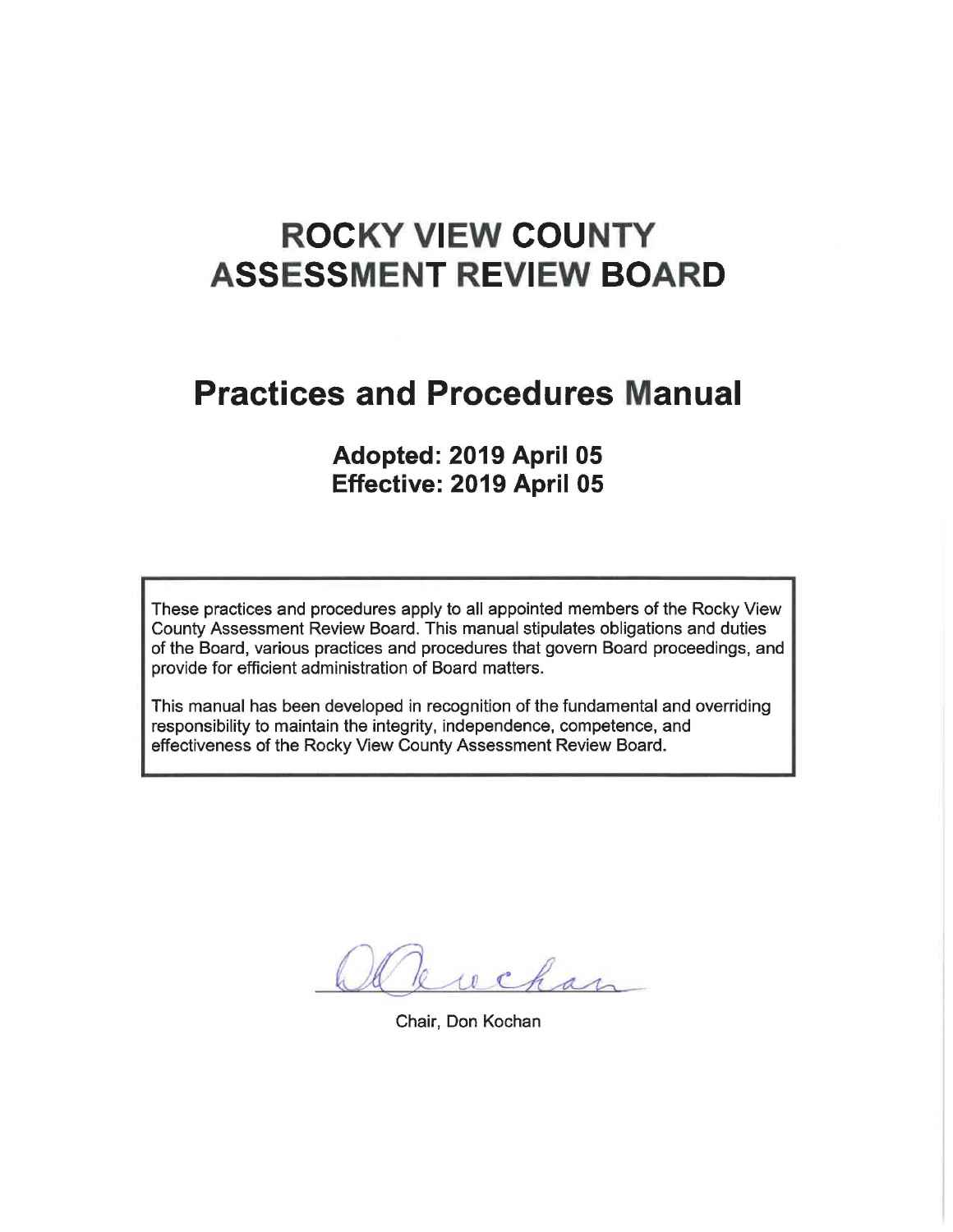# **TABLE OF CONTENTS**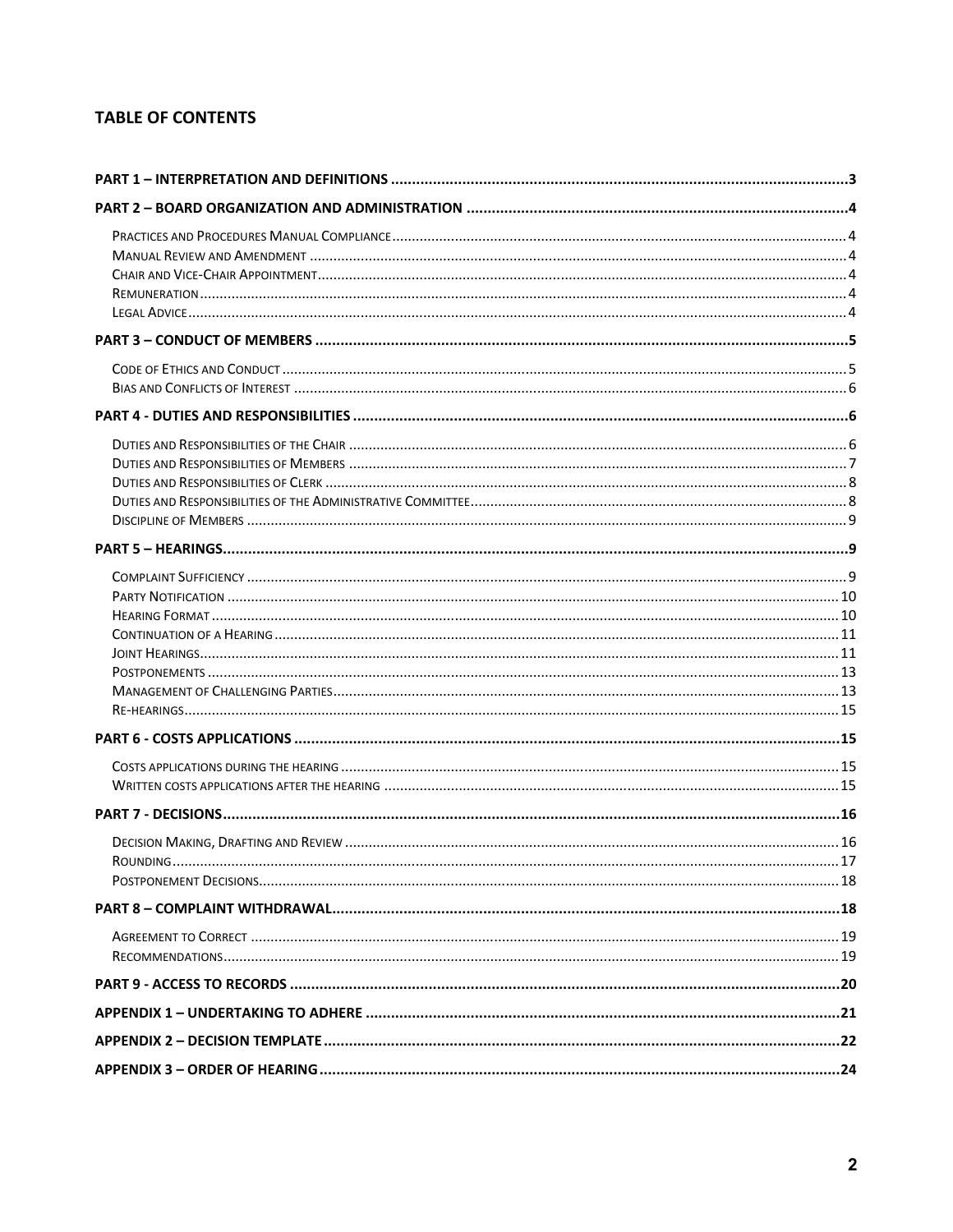# **PART 1 – INTERPRETATION AND DEFINITIONS**

- 1 In this Assessment Review Board Manual (ARB) Manual
	- (1) "*MGA*" means the *Municipal Government Act*, RSA 2000, cM-26;
	- (2) "Administrative Committee" means the Rocky View County Assessment Review Board Administrative Committee that is comprised of the Chair and the Vice Chair;
	- (3) "Board" means the Rocky View County Assessment Review Board and includes a Rocky View County composite assessment review board and a Rocky View County local assessment review board;
	- (4) "*Bylaw*" means the Rocky View County Bylaw C-7778-2018, *Assessment Review Boards Bylaw*, as may be amended from time to time;
	- (5) "Chair" means the individual appointed by the Board as the Chair of the Board;
	- (6) "Clerk" or "Clerks" means the Clerk of the Rocky View County Assessment Review Board and an individual to whom the Clerk has delegated the duties and responsibilities under the Bylaw;
	- (7) "Council" means the duly elected Council of Rocky View County;
	- (8) "County" means Rocky View County;
	- (9) "Member" means a means a provincial member appointed to the Board by the Minister or a member appointed to the Board by Council of Rocky View County;
	- (10) "Merit Hearing" means the hearing where the complainant and the respondent present their substantive cases to a Panel;
	- (11) "Panels" means the Members convened to hear a complaint as a local or composite assessment review board;
	- (12) "Preliminary Hearing" means a hearing that deals with administrative, procedural, or jurisdictional issues but does not does not hear any evidence that pertains to the substantive case;
	- (13) "Presiding Officer" means the Member who chairs a hearing of a Panel;
	- (14) "Order of Hearing" means the prescribed sequence of events that a hearing is conducted by;
	- (15) "*MRAC*" means the *Matters Relating to Assessment Complaints Regulation, 2018,*  AR 201/2017;
	- (16) "Rocky View County" means Rocky View County as a municipal corporation and the geographical area within its jurisdictional boundaries, as the context requires;
	- (17) "Simple Majority" means a majority in which the highest number of votes exceeds the second highest number, while not constituting an absolute majority; and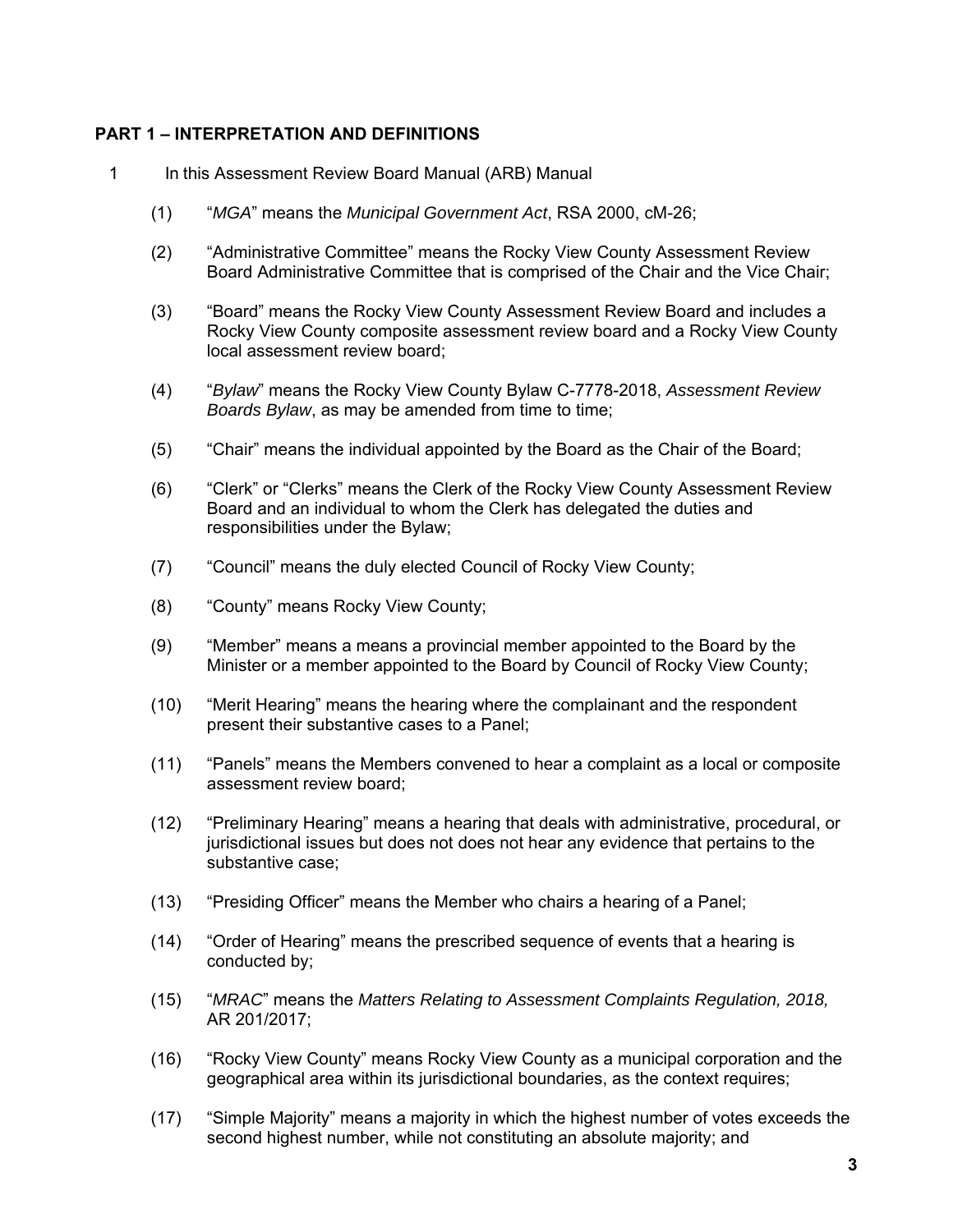(18) "Vice Chair" means the individual appointed by the Board as the Vice Chair of the Board.

#### **PART 2 – BOARD ORGANIZATION AND ADMINISTRATION**

#### **Practices and Procedures Manual Compliance**

2 Subject to the requirements of all applicable laws and the requirements of natural justice and

procedural fairness, all Members and Clerks must comply with the requirements of the practices and procedures manual of the Board. In the event of a conflict between this Practices and Policies Manual and any applicable laws (including regulations thereunder), applicable law in force at the subject time shall prevail.

3 Members must notify the Chair of a breach of this manual as soon as they become aware of the breach.

#### **Manual Review and Amendment**

- 4 A Simple Majority of Members approves amendments to this manual of the Assessment Review Board.
- 5 The Administrative Committee reviews all practices and procedures of the Board in this manual annually.

#### **Chair and Vice-Chair Appointment**

6 Within thirty days of the annual Organizational meeting of Council, the Members of the Assessment Review Board shall convene to elect a Chair and Vice Chair by a Simple Majority for the ensuing year from among the Members.

#### **Remuneration**

- 7 Subject to County Council Policy C-221, Members are paid for:
	- (1) attendance at scheduled hearings;
	- (2) hearings cancelled on the day of the hearing;
	- (3) attendance at general Members' meetings, professional development and training sessions, and meetings of the Committee; and
	- (4) scheduled time spent writing or reviewing decisions, and other matters authorized by the Clerk.

#### **Legal Advice**

- 8 All requests for legal advice must be sent to the Chair, and must include:
	- (1) the background in which the legal issue has arisen;
	- (2) the specific legal questions to which an answer is sought; and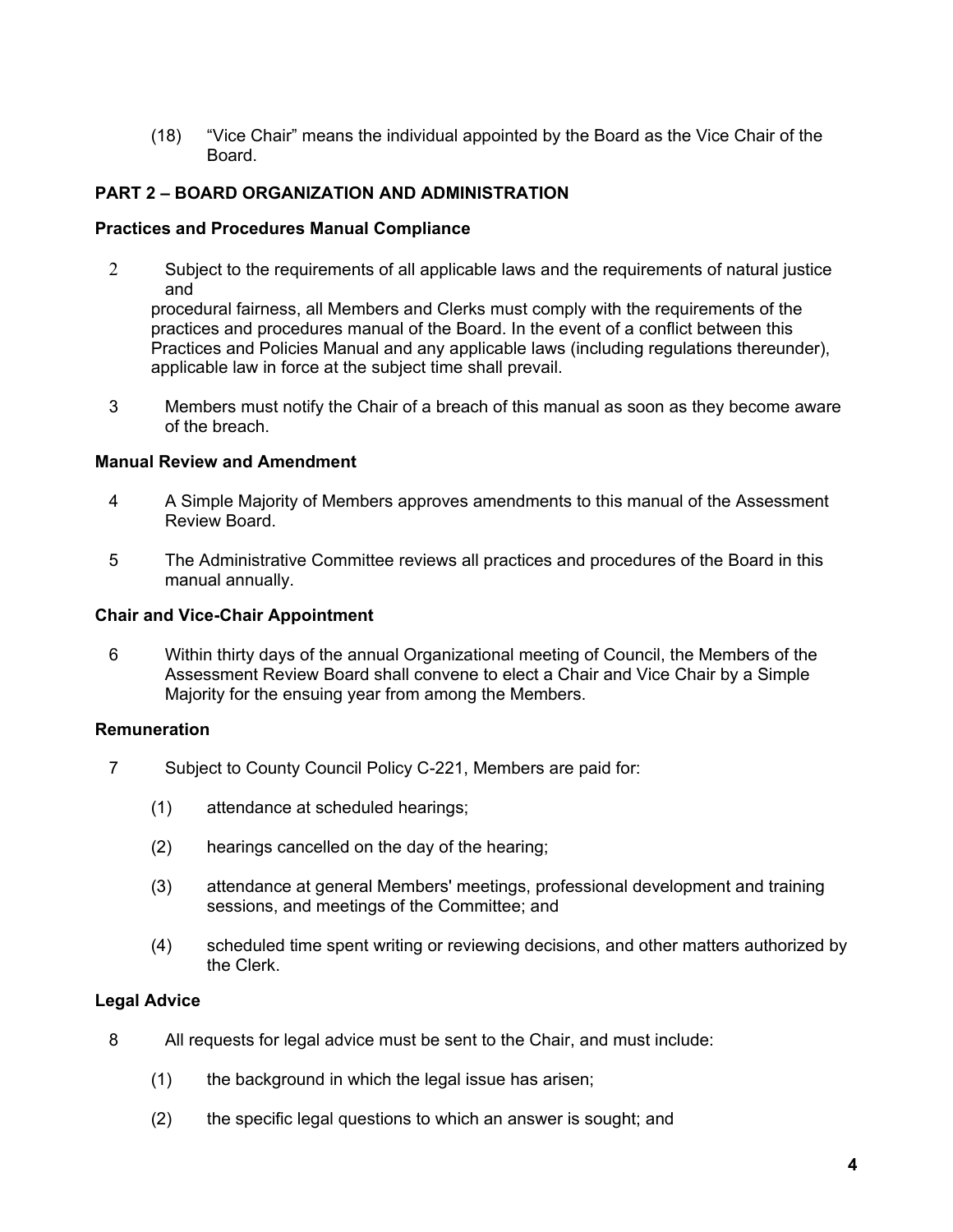- (3) the urgency of the question, including any deadlines that must be met or upcoming hearings in which the answer may be valuable.
- 9 The Chair considers all requests for legal advice in accordance with the Rocky View County Bylaw C-7855-208, the *Board and Committee Code of Conduct Bylaw*, as it may be amended from time to time.
- 10 It is the individual responsibility of each Member to seek independent legal advice, at the Member's sole expense, with respect to any situation that may arise from a pecuniary interest or other conflict of interest.
- 11 In cases where the Chair is unable to provide direction or is the subject of the legal issue, then a Member may make the request for the legal advice to the Vice Chair.
- 12 The Clerk ensures that all legal opinions obtained on behalf of a Panel or the Board are made available to all Members and redacts confidential information where appropriate.

#### **PART 3 – CONDUCT OF MEMBERS**

13 The sections of this manual that govern the conduct of Members are in addition to *Board and Committee Code of Conduct Bylaw*.

# **Code of Ethics and Conduct**

- 14 A Member in the administration of their duties as a Member must be independent and impartial.
- 15 To maintain public confidence in the integrity of the Board, Members must not use their positions as a Member for personal advantage.
- 16 A Member must not accept any fee, gift, or other benefit for performance of their duties as a Member other than remuneration from the County.
- 17 Each Member must, in their interactions with other Members, Clerks, parties, and the public,
	- (1) be courteous, professional, fair, and unbiased;
	- (2) contribute to the preservation of order and decorum in a hearing;
	- (3) avoid sarcasm, derogatory comments, questions, or comments designed to embarrass; and
	- (4) be respectful of the rulings and direction of the Presiding Officer.
- 18 Each Member must treat all parties fairly, in good faith, without bias, and ensure that all parties are given an adequate opportunity to state their case.
- 19 Upon receiving notice of a complaint hearing, Members must restrict his or her contact with parties to the complaint prior to, during, and following a hearing.
- 20 Members must not discuss ongoing complaints or individuals appearing before a Panel or comment on the Board's decisions to the media or any person external to the Board.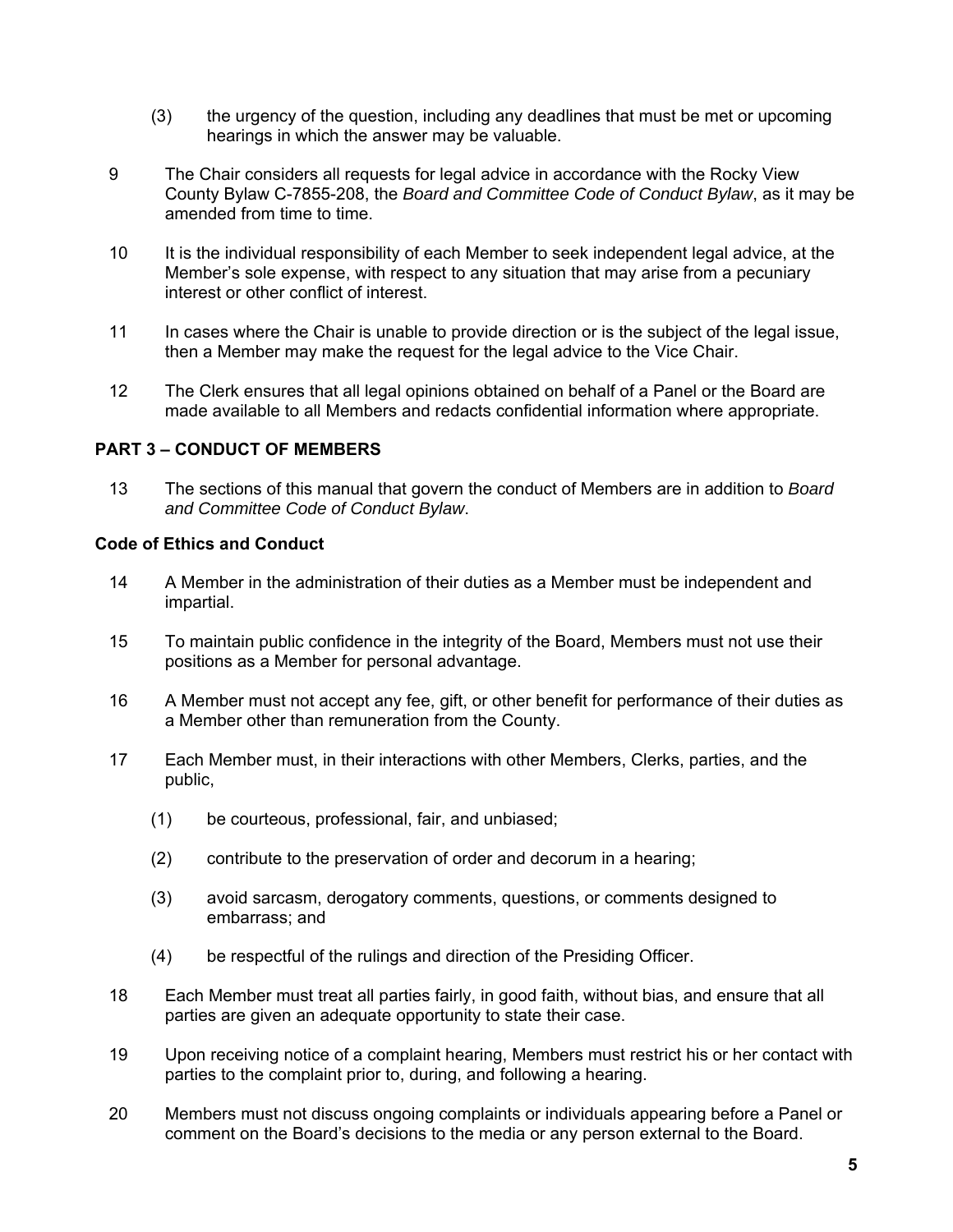21 Members must not divulge any confidential information, including Panel deliberations or draft decisions, to any persons except other Members or a Clerk.

#### **Bias and Conflicts of Interest**

- 22 A Member must inform the Clerk of circumstances that may raise a reasonable apprehension of bias or conflict of interest with regard to the County or any person or organization appearing before a Panel.
- 23 A Member must declare a conflict of interest or bias if there are circumstances which if known could raise a reasonable apprehension of bias or conflict of interest.
- 24 A Member must declare a potential conflict of interest or bias if the decision:
	- (1) may affect the Member, the Member's family, or the Member's current or previous employer, client, or business associate; or
	- (2) the Member has a strong personal connection with one of the parties or the persons representing the parties.
- 25 In declaring a potential conflict of interest or bias at a hearing, the Member must state the nature and source of the conflict of interest or bias and ensure that the statement is entered into the record of the hearing.
- 26 A Member who has declared a potential bias or conflict of interest may withdraw from a hearing and, if they withdraw, must not participate in deciding the matter.
- 27 A Member who has declared a potential bias or conflict of interest in a matter may continue to sit and hear a matter with the unanimous consent of the parties to that matter.
- 28 When one or more parties object to the participation of a Member in a hearing, the Panel must decide whether there is any merit to the objection. If there is merit to the objection, the Member must withdraw from the hearing and must not participate in deciding the matter.
- 29 If at the conclusion of a hearing a Member realizes that a reasonable apprehension of bias arose that was not known to the Member during the hearing, the Member will advise the other Panel members of the apprehension of bias and shall recuse themselves from the Panel's deliberations and decision.

# **PART 4 - DUTIES AND RESPONSIBILITIES**

#### **Duties and Responsibilities of the Chair**

- 30 The duties of the Chair include:
	- (1) undertaking the requirements in this manual as a member;
	- (2) appointing a Presiding Officer and Members to a Panel for each of the hearings;
	- (3) establishing the Committee's meeting agendas in consultation with the Clerk;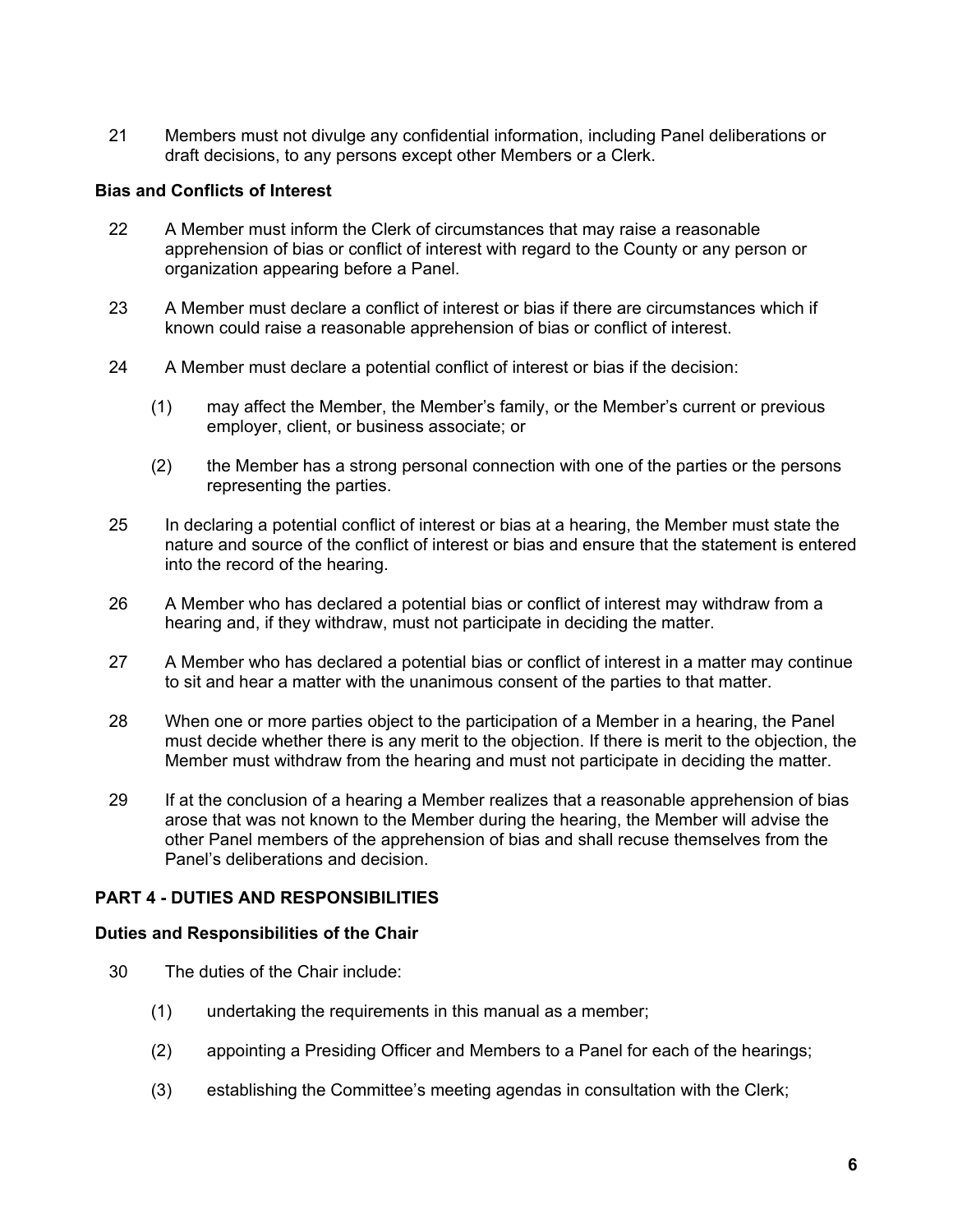- (4) completing confidential Member performance reviews and providing a copy of the review to the Member;
- (5) acting as a liaison between the Board, the Clerks, and external agencies; and
- (6) reporting to Council on behalf of the Committee and the Board.
- 31 The Chair is primarily responsible for ensuring the Board and the Administrative Committee meets its responsibilities under applicable legislation, County bylaws and policies, and this manual.
- 32 The Chair is responsible for contributing to the ongoing improvement of the operations of the Board.

#### **Duties and Responsibilities of Members**

- 33 Members must, upon appointment or re-appointment by Council, sign an Undertaking to Adhere (Appendix 1) to this manual and the County's Code of Ethics and Conduct.
	- (1) The Chair shall recommend the removal of any Member who fails to sign the Undertaking to Adhere.
- 34 Members must:
	- (1) comply with the requirements imposed on them by the *MGA*, its applicable regulations, the *Bylaw*, other applicable County bylaws, and this manual;
	- (2) uphold the requirements of natural justice and procedural fairness;
	- (3) follow all binding decisions.
- 35 Members are expected to:
	- (1) arrive at least 30 minutes prior to scheduled hearing times;
	- (2) attend scheduled hearings and effectively contribute to the operation of Panels on which they sit;
	- (3) maintain their understanding and knowledge of
		- (a) the field of property assessment and taxation, and
		- (b) potentially binding judicial decisions; and
	- (4) participate in and contribute to professional development programs administered by the Clerk and as directed by the *MGA* and *MRAC*.
- 36 Members must notify the Clerk by e-mail at legislativeservices@rockyview.ca as soon as they are aware:
	- (1) that they are unable to attend a scheduled hearing; and
	- (2) of a period of time during which they are unavailable to attend hearings.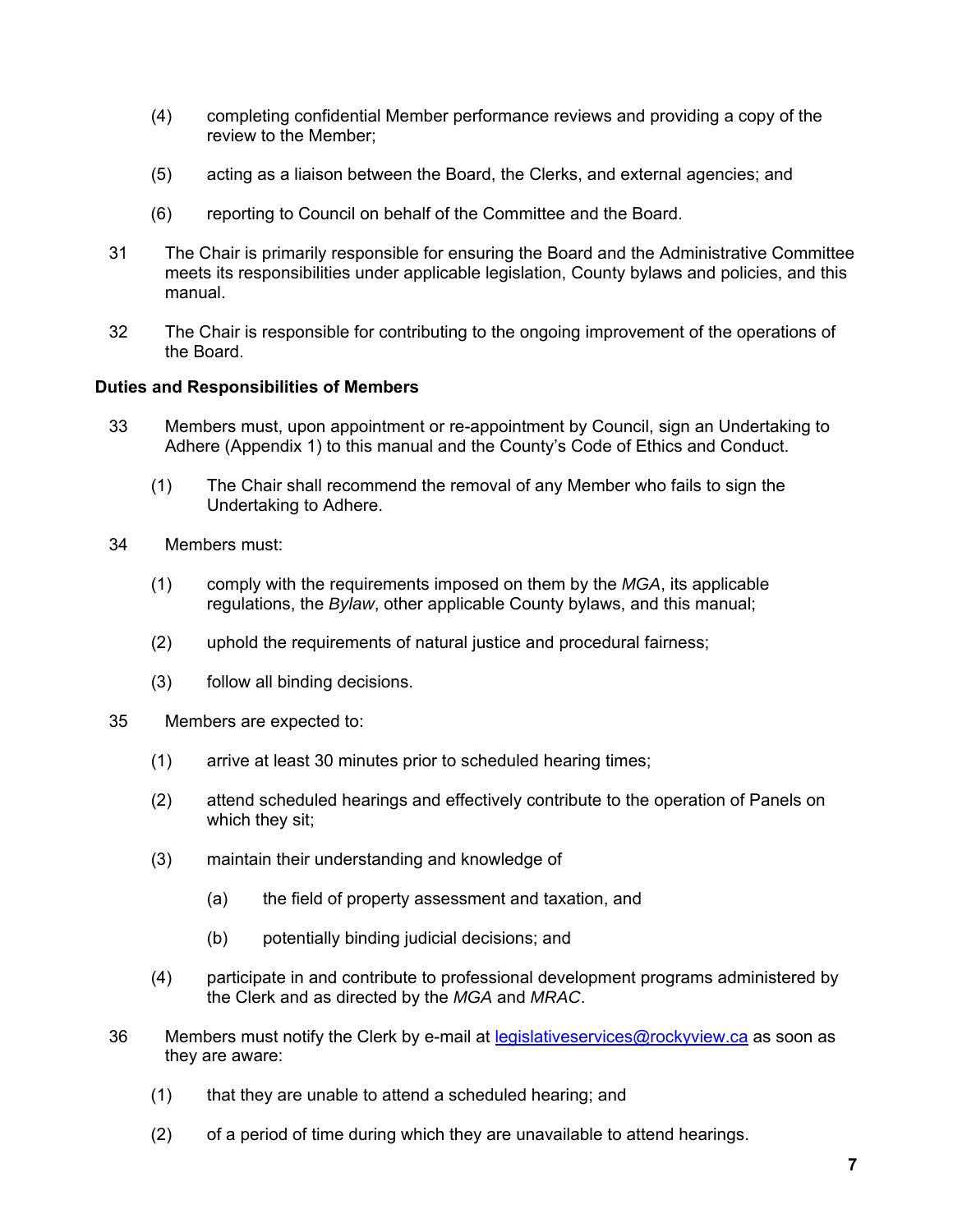- 37 Members must complete time sheets in the most recent format provided by the Clerk, indicating dates for which they are entitled to payment under Rocky View County Council Policy C-221, *Board and Committee Remuneration Policy*, including:
	- (1) their role or position; and
	- (2) the activity completed, including but not limited to attending a hearing, writing a decision, professional development, and Administrative Committee duties.

#### **Duties and Responsibilities of Clerk**

- 38 The Clerk shall schedule hearings to achieve a balance between the following objectives:
	- (1) ensuring that all statutory requirements are met; and
	- (2) scheduling hearings as soon as possible for the Panel Members and the parties.
- 39 The Clerk may consult with the parties or their agents when scheduling hearings.
- 40 If the Clerk is aware of facts that may give rise to a reasonable apprehension of bias on the part of a Panel Member with regard to a hearing, the Clerk shall consult with the Chair before scheduling the hearing.
- 41 The Clerk may arrange for an alternate Member to attend the hearing upon receiving notice that a Member scheduled for a hearing is unable to attend. The Clerk must promptly advise the Chair of the change to the panel.
- 42 The Clerk may cancel any hearing if the Clerk receives a written notice of withdrawal which:
	- (1) identifies the complaint;
	- (2) indicates that the complaint should be withdrawn; and
	- (3) is signed by the Complainant or an agent authorized to act on the Complainant's behalf, unless it is submitted via e-mail in which case such notice is deemed to be signed by the party sending it.
- 43 The Clerk designates a withdrawal under this manual as a "withdrawal by amended notice" if, in addition to the requirements of section 42 of this manual, the written notice:
	- (1) states that the persons signing have agreed to a revised assessment; and
	- (2) is signed by the authorized representatives of the County.

#### **Duties and Responsibilities of the Administrative Committee**

- 44 The Administrative Committee is responsible for:
	- (1) creating and updating the Decision Template (Appendix 2);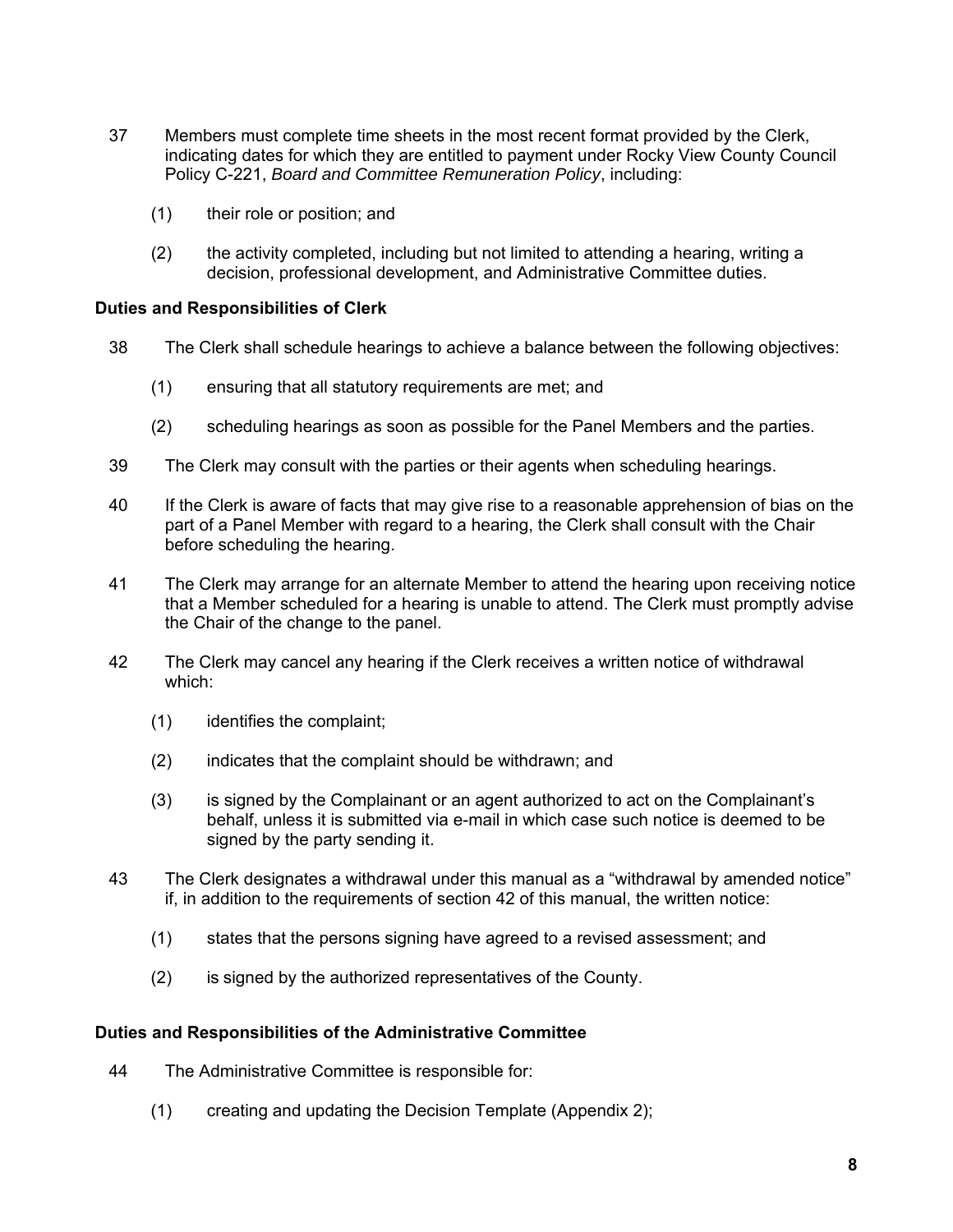- (2) creating and updating the LARB Order of Hearing outline (Appendix 3);
- (3) distributing minutes of Administrative Committee meetings to all Members;
- (4) annually obtaining hearing availability dates from Members and assisting the Chair in creating the hearing schedule; and
- (5) reviewing this manual and providing amendments for the consideration of the Board; and
- (6) reviewing allegations of a breach by a Member, if directed to do so by the Chair.

#### **Discipline of Members**

- 45 The Chair may, at the Chair's discretion, require that a complaint regarding a Member's breach of this manual or the Clerk's directives be made in writing.
- 46 The Clerk may assist the Chair in resolving any issue resulting from an allegation. If the Chair is the subject of the allegation, the Clerk shares the allegation and cooperates with the Vice Chair in resolving the issue.
- 47 Upon receiving an allegation, the Chair shall promptly discuss the information with the Member alleged to have breached the manual or directive, and with anyone the Chair feels can assist in determining what happened.
- 48 When appropriate, the Chair may privately consult with the Administrative Committee prior to determining whether a breach has occurred.
- 49 When the Chair is satisfied that there has been a breach of this manual, the Chair shall report that breach to the Administrative Committee and recommend one or more of the following consequences, considering the seriousness of the breach and the history of the Member's conduct:
	- (1) the informal reprimand of the Member;
	- (2) the formal reprimand of the Member;
	- (3) the submission of a recommendation to Council that the Member not be reappointed as a Member, or as Chair;
	- (4) the termination of the Member's appointment as Chair or Vice-Chair;
	- (5) the suspension of the Member from participation in hearings; or
	- (6) that an application be made to Council for the Member's termination.
- 50 A Member who disputes a finding of a breach of this manual or a directive Member may request that their objection be noted on their evaluation, and the Chair will do so.

# **PART 5 – HEARINGS**

#### **Complaint Sufficiency**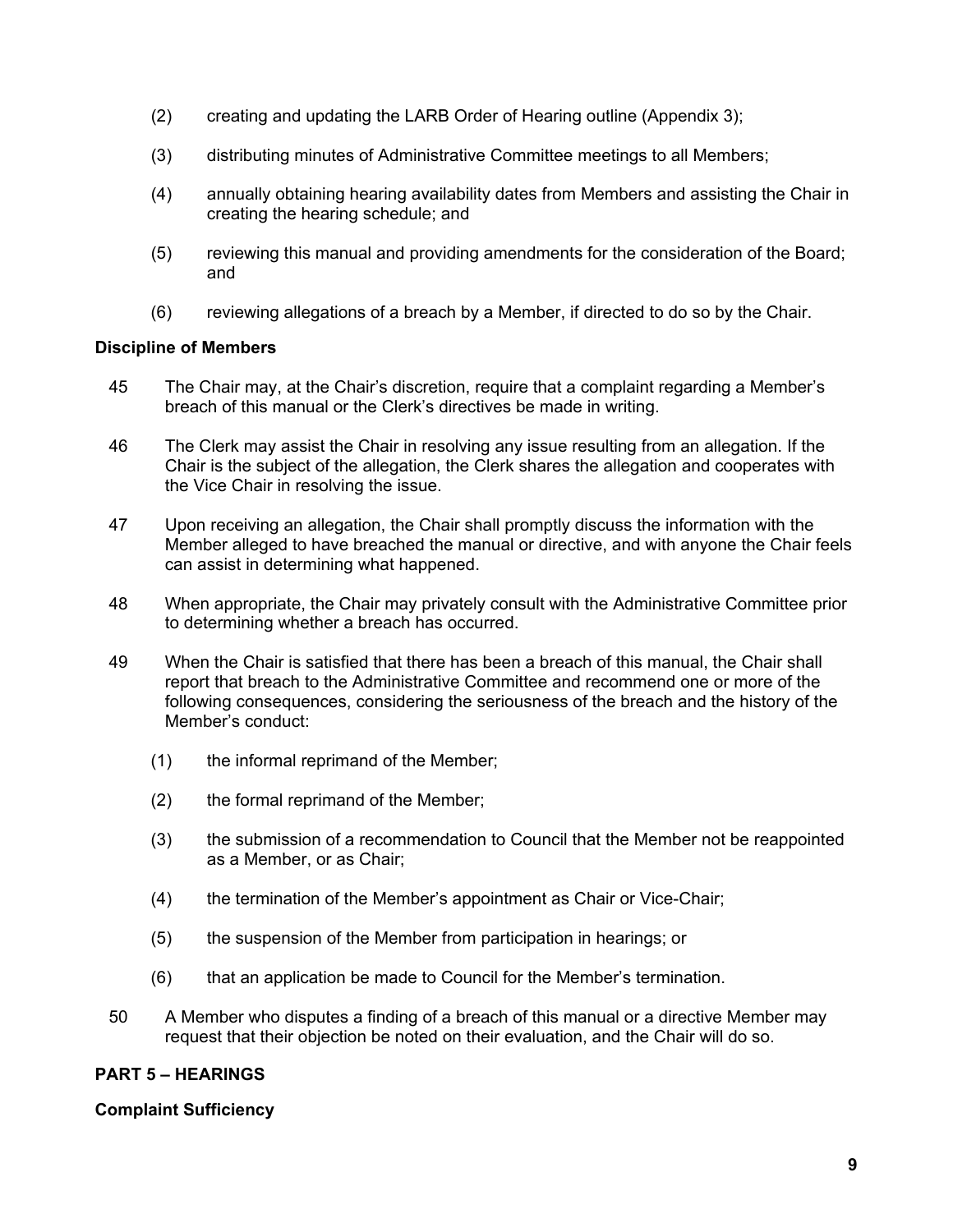- 51 The Clerk schedules a merit hearing for a complaint if:
	- (1) the complaint includes the required information;
	- (2) the complaint was received within the filing deadline for that particular complaint; and
	- (3) the complaint fee was received prior to the filing deadline for that particular complaint.
- 52 When a complaint does not meet the requirements of section 51(1) or (3) of this manual, the Clerk may, prior to the deadline for filing complaints, contact the complainant and provide them with an opportunity to rectify the problem.
- 53 After the complaint deadline, for any complaints that do not qualify to be scheduled under section 51 of this manual, or when payment of a complaint fee fails for any reason, the Clerk must schedule a Preliminary Hearing before the appropriate one-member Panel to determine the complaint's sufficiency.
- 54 The Clerk must send preliminary hearing notices to the parties not less than 15 days before the Preliminary Hearing scheduled under section 53 of this manual indicating:
	- (1) the date, time, and location of the Preliminary Hearing;
	- (2) the disclosure deadlines; and
	- (3) the date by which a party must make a request to appear if they wish to be present at the Preliminary Hearing.
- 55 A request to appear at a Preliminary Hearing must be received by the Clerk at least 7days before the hearing date.
- 56 If the Clerk does not receive a request to appear under section 55 of this manual, the Preliminary Hearing must proceed based on the written submissions of the parties.

#### **Party Notification**

- 57 When the Clerk is required to send a notification to the complainant, the Clerk shall notify:
	- (1) all owners of the subject property;
	- (2) the complainant's legal counsel, if any; and
	- (3) the complainant's agent, if any.
- 58 When the Clerk receives written acknowledgment from the Complainant stating that e- mail notice is accepted, the Clerk shall send all future notifications related to that complaint to that party by e-mail.
- 59 When the Clerk is required to send a notification to the respondent, the Clerk shall notify the responsible assessor and supervisor.

# **Hearing Format**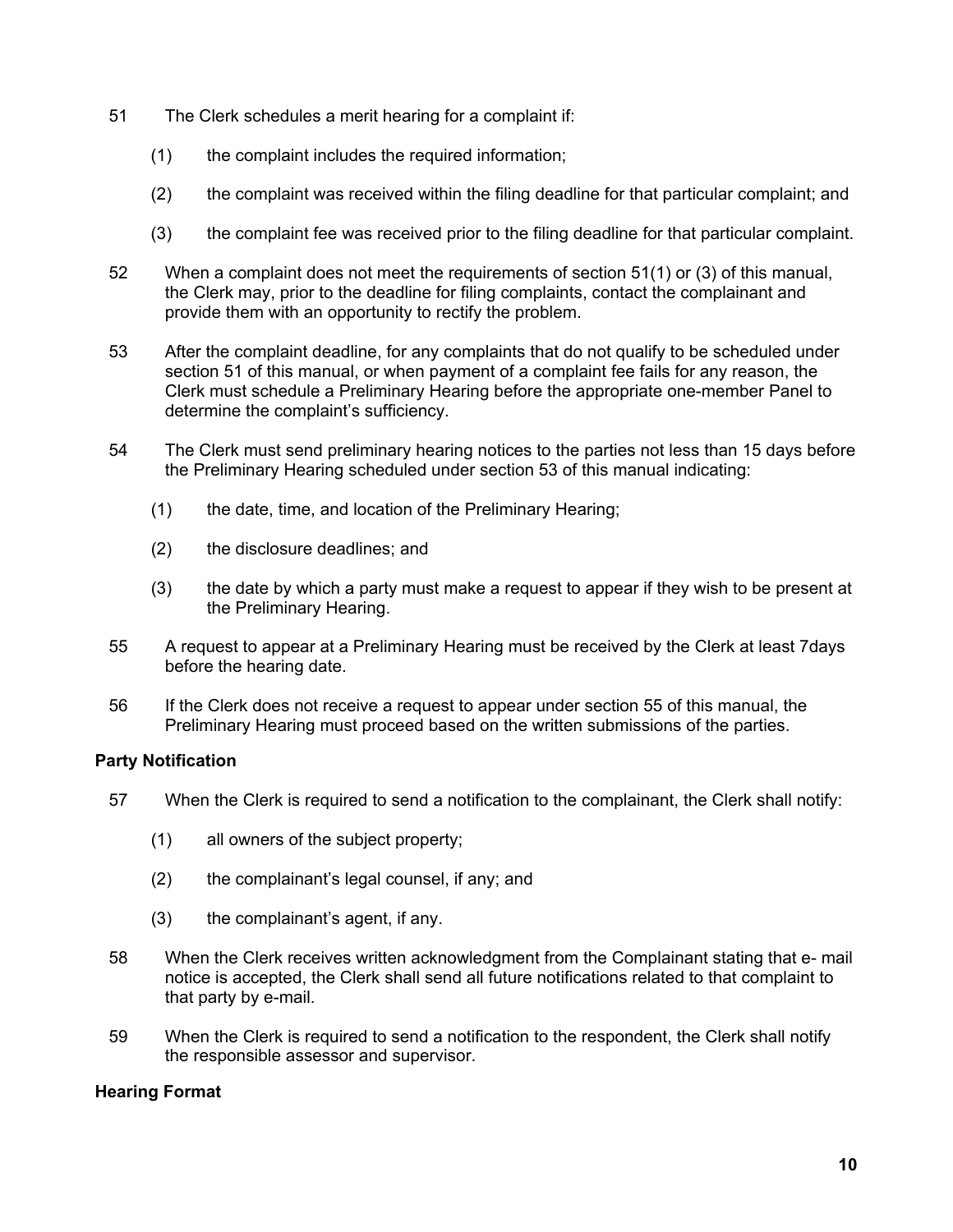- 60 The hearing of a complaint before a local assessment review board Panel shall be conducted in the order set out in the Order of Hearing, subject to the Panel's discretion.
- 61 Notwithstanding section 60 of this manual, a panel shall attempt to ensure that parties who are unrepresented by an agent or counsel are not unduly disadvantaged at the hearing by briefly explaining in clear and simple language the procedures to be followed during the hearing, and the relevant evidentiary procedures.
- 62 No person shall, during a hearing, use or employ any electronic device that causes disruption to, or unacceptable distraction in proceedings of the Panel unless:
	- (1) the use of the electronic or wireless device at a hearing is to aid or assist in the representation or conduct of the hearing; and
	- (2) the Presiding Officer has, in their discretion, allowed the use of the electronic or wireless device.

#### **Continuation of a Hearing**

- 63 A Panel may continue a hearing if:
	- (1) the Panel is of the opinion that further submissions are required on an issue heard;
	- (2) the hearing has not been closed; and
	- (3) the Panel has not issued a written decision on the merits of the complaint.
- 64 When a hearing is continued, the Clerk shall inform the parties of the reason for the continuation and any directions from the Panel.
- **65** Affected parties to the complaint are provided opportunity to attend a continuation of a hearing if the Panel so directs or provided opportunity to respond to any submissions resulting from the continuation.

#### **Joint Hearings**

- 66 The Clerk may schedule multiple complaints, preliminary matters, costs applications, or other matters to be heard in a single hearing when:
	- (1) a single hearing is
		- (a) consented to by all other parties to the matters; or
		- (b) more administratively efficient than separate hearings;
	- (2) the evidence to be heard with regard to each matter is expected to be similar;
	- (3) the issues with regard to each matter and the argument on those issues is expected to be similar;
	- (4) the parties to the matters are the same;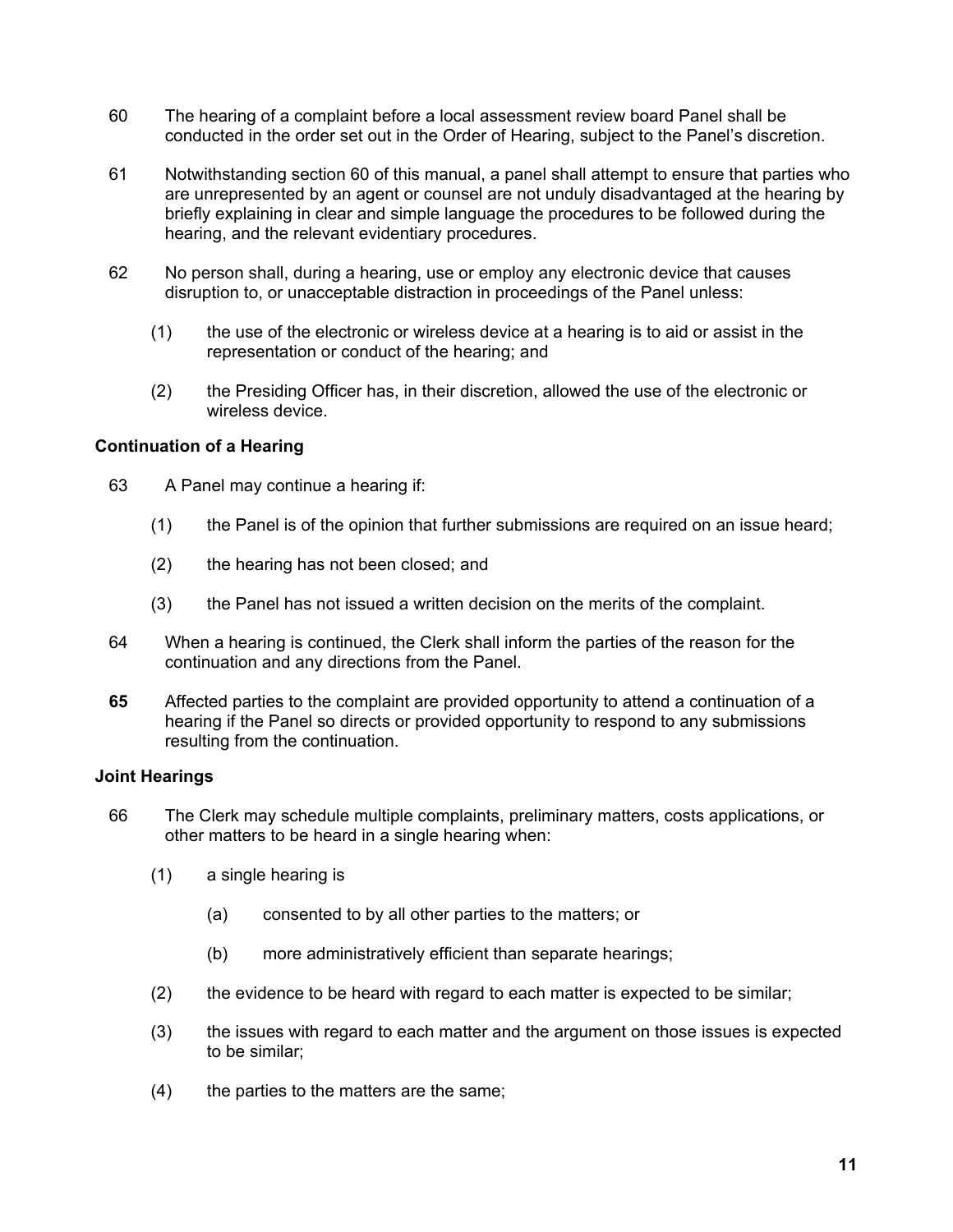- (5) hearing the matters together helps the Board achieve a fair and consistent outcome; and
- (6) hearing the matters in a single hearing does not cause prejudice to any party.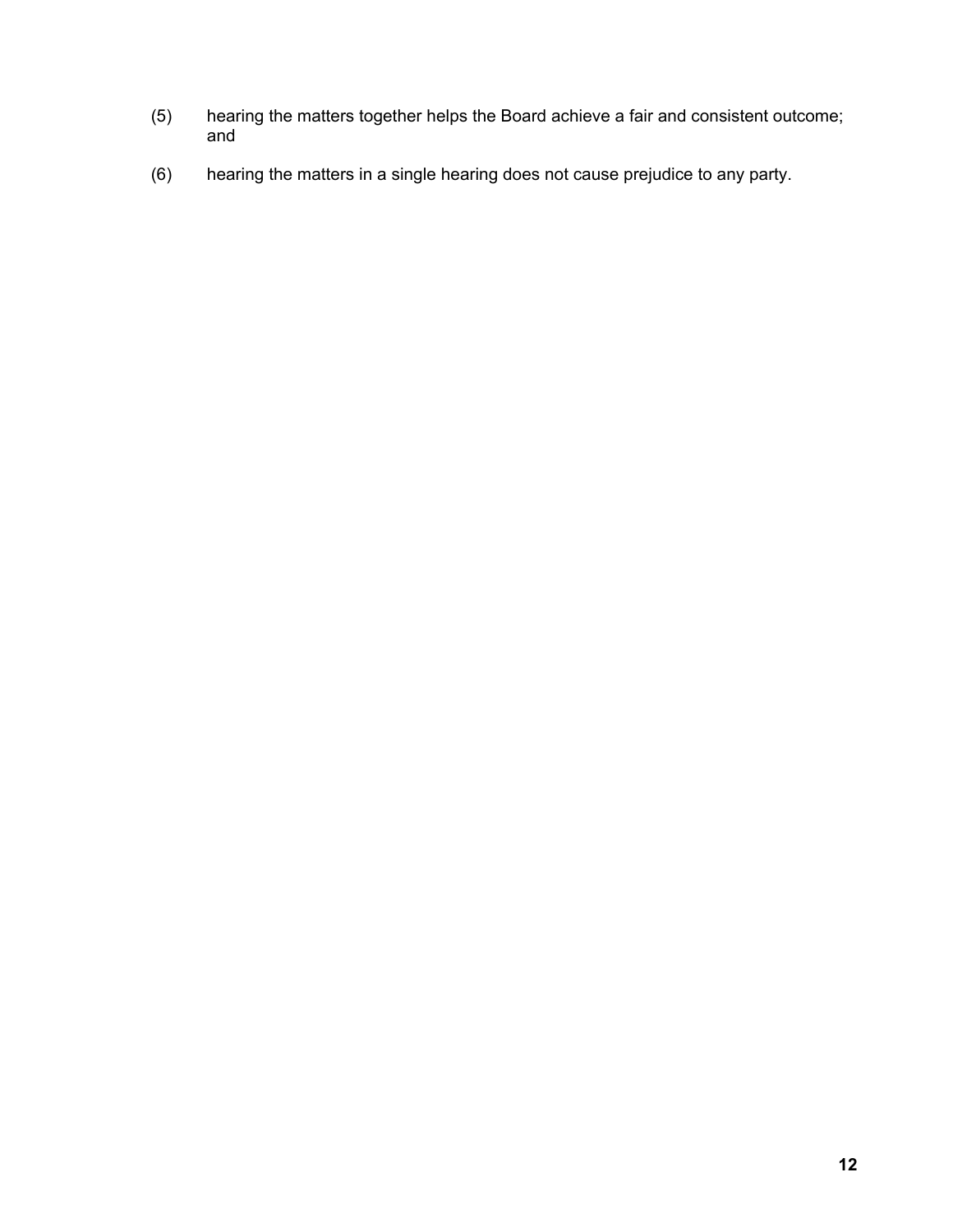#### **Postponements**

- 67 A request for postponement must be made in writing and submitted to the Clerk in order to be considered by a Panel.
- 68 The Clerk must forward all requests for postponement to the other parties and ask for their position on the postponement.
- 69 The Clerk must forward all responses to postponement requests to the other parties.
- 70 After receipt of all parties' positions on the postponement request, the Clerk must schedule a preliminary hearing without notice and without appearance before the appropriate onemember Panel.
- 71 Notwithstanding the above requirements, if the Clerk forwarded a postponement request to a party, and did not receive a response within seven days, the Clerk must schedule the matter for a preliminary hearing without notice and without appearance before the appropriate one-member Panel.
- 72 The Clerk may schedule a preliminary hearing with notice and appearance by the parties to deal with a postponement request if:
	- (1) the Clerk received a request for a preliminary hearing with appearance from a party; and
	- (2) the request is received at least 15 days before the scheduled merit hearing date.
- 73 When the Clerk schedules a preliminary hearing for a postponement request, the Clerk sends a preliminary hearing notice indicating:
	- (1) the date, time and location of the preliminary hearing; and
	- (2) the disclosure deadlines.

#### **Management of Challenging Parties**

- 74 The Panel may determine that a party to a hearing is a challenging party if the person engages in:
	- (1) inappropriate behavior in the course of the hearing or in correspondence with the Board, the Clerk, or the other party;
	- (2) persistent refusal to comply with the Panel's or Board's instructions or rulings; or
	- (3) repeated actions that adversely affect the fairness and efficiency of the hearing process.
- 75 Inappropriate behavior includes, but is not limited to,
	- (1) engaging in abusive, disorderly or delaying behavior which directly or indirectly disrupts or obstructs the progress of the hearing;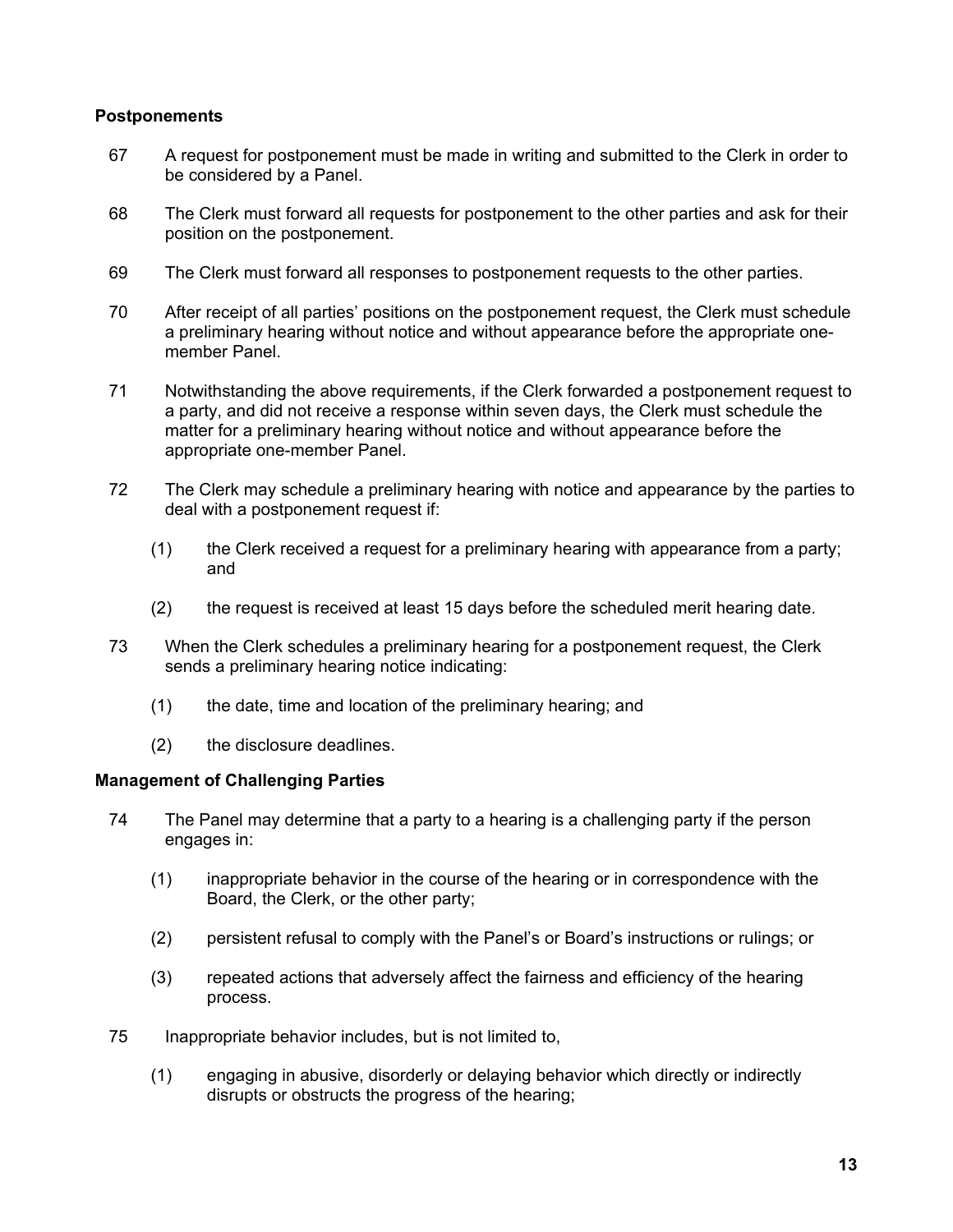- (2) engaging in any disruptive conduct, gesture or verbal exchange which a reasonable person would believe shows contempt or disrespect for the hearing or which a reasonable person would perceive as intimidating;
- (3) willfully disregarding the authority of a Member, for example, refusing to comply with directions;
- (4) leaving a hearing in progress without the permission of the Panel to be excused from the hearing;
- (5) attempting to influence a Panel or the Board by the use of threats, accusations, a promise of advantage or offer of anything of value;
- (6) entering any area other than the public reception area unless accompanied or authorized by the Panel or the Board, and failing to promptly exit non-public areas upon conclusion of a hearing;
- (7) requesting a Panel or the Board to perform tasks that are illegal, unreasonable or outside the scope of its duties;
- (8) operating any County computer or other equipment at any time unless designated for public use; and
- (9) making or cause to be made an electronic audio recording, photograph or court reporter transcription of any hearing, unless prior authorization is made by the Panel or the Board.
- 76 To remedy prohibited conduct, the Panel may make orders including, but not limited to, the following:
	- (1) verbal warning to the offending party;
	- (2) a recess;
	- (3) time limits for making submissions at each stage of the hearing;
	- (4) hearing through written submissions only.
- 77 If a person disobeys or fails to comply with any order or direction given by a Panel, the Panel may call for a peace officer to assist in dealing with the person engaging in inappropriate behaviour.
- 78 The Panel may, in a procedural order establish the process for a hearing through written submissions:
	- (1) set timelines for submission of parties' written evidence, arguments, and summation;
	- (2) establish the format for the parties' submissions;
	- (3) require service of submissions from one party to another party through the Board; and
	- (4) establish any further requirements deemed appropriate to conduct a fair hearing in written format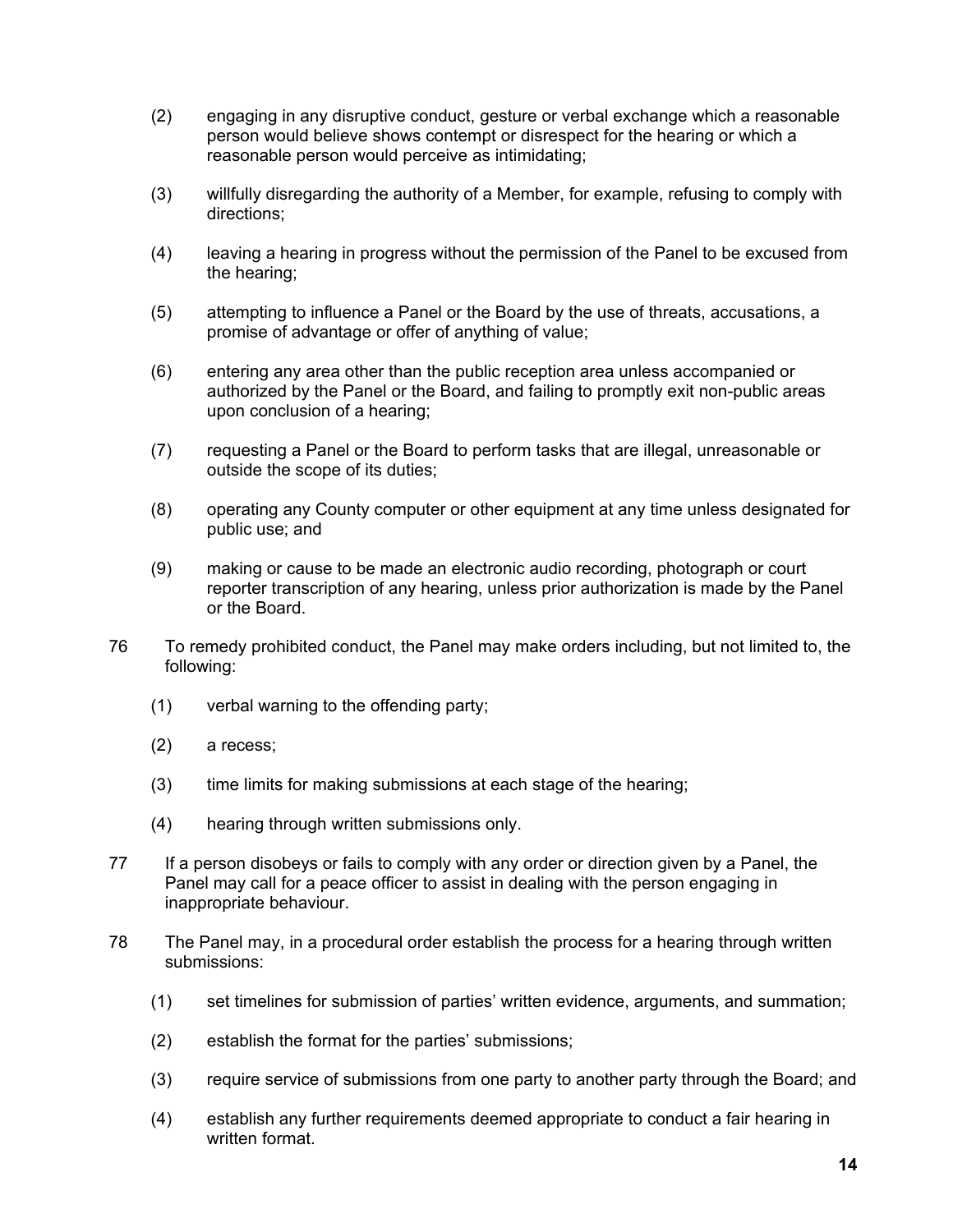79 An order made under section 78 applies to the current and related hearings, but not to any other hearings involving the same party.

# **Re-hearings**

- 80 Unless otherwise directed by an appellate court, when a decision of a Board is returned to the Board to rehear, the Clerk must schedule the re-hearing:
	- (1) as a hearing *de novo*, with new disclosure dates and notification periods calculated in accordance with the *MRAC*; and
	- (2) before Members who have heard the matter before, if available.

# **PART 6 - COSTS APPLICATIONS**

#### **Costs applications during the hearing**

- 81 Pursuant to Part 6 of the MRAC, when in the course of a hearing a composite assessment review board finds it is appropriate to exercise its discretion to award costs, or an application for costs has been made, the Board may request evidence and argument on the possible award of costs from the parties prior to closing that hearing.
- **82** When a composite assessment review board has requested evidence and argument with regard to a possible award of costs in a hearing not called specifically for that purpose, the Board may receive evidence relevant to the issue of costs notwithstanding the fact that the evidence was not disclosed in the complaint hearing.
- **83** A local assessment review board shall not consider costs applications.

# **Written costs applications after the hearing**

- 84 Pursuant to Part Six of *MRAC*, a written application for costs must be received no later than 30 days after the conclusion of the hearing, and must identify the roll number and date of the hearing for which costs are requested, the grounds for seeking costs, the amount of costs claimed and how the amounts were calculated, with reference to Schedule 3 of the *MRAC*.
- 85 Upon receiving a written application for costs, the Clerk shall forward the application to the other parties and schedule a hearing for costs.
- 86 The Clerk sends the costs hearing notice to the parties not less than 30 days before the costs hearing date and the notice will contain:
	- (1) the date, time, and location of the costs hearing;
	- (2) the disclosure deadlines; and
	- (3) the date by which a party must make a request to appear if they wish to be present at the costs hearing.
- 87 The Clerk requires parties to a costs hearing to disclose their evidence in accordance with the following timelines: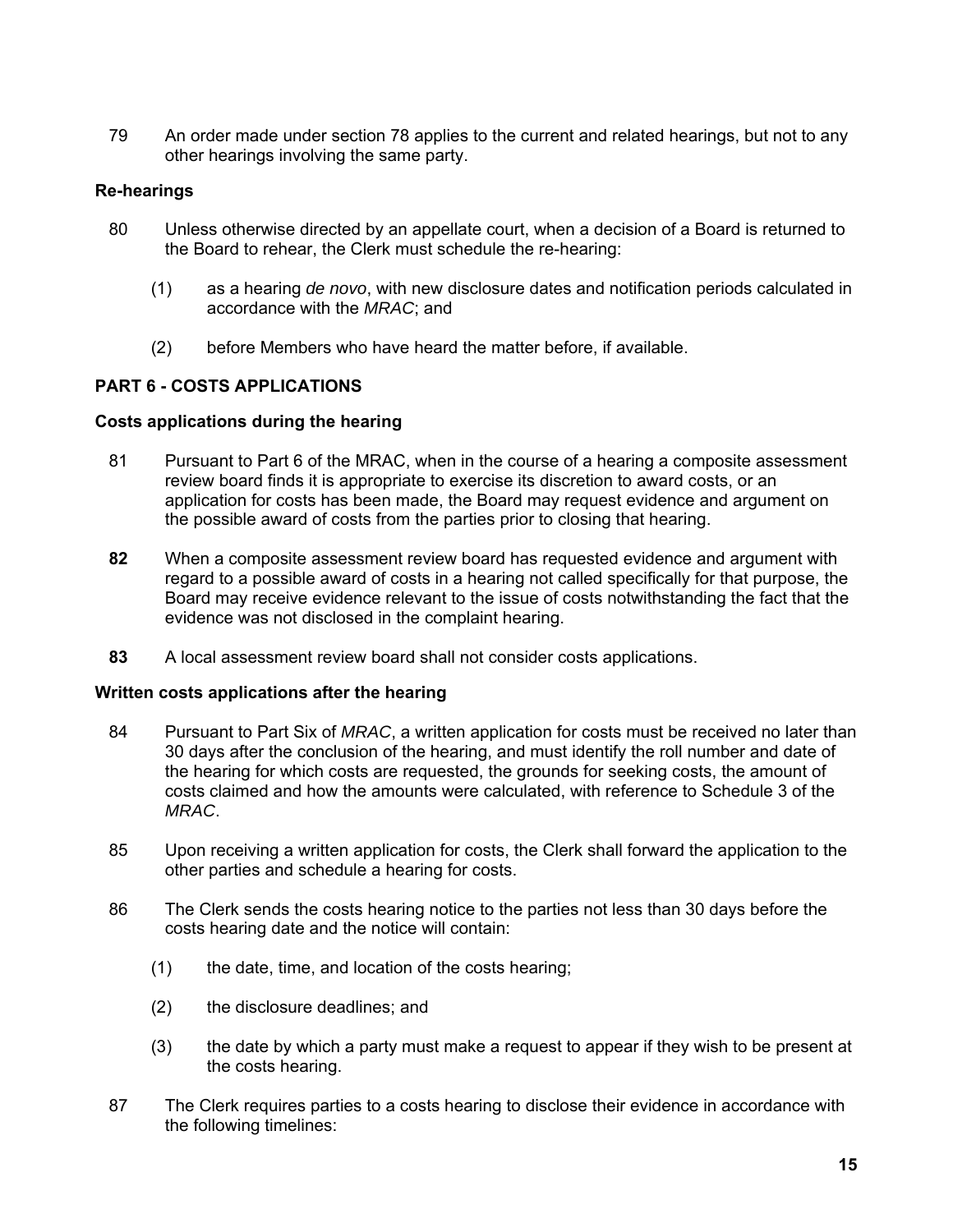- (1) applicant's evidence at least 21 days before the costs hearing date;
- (2) respondent's evidence at least 14 days before the costs hearing date; and
- (3) applicant's rebuttal evidence at least 7 days before the costs hearing date.
- 88 When possible, the Clerk schedules costs hearings to be heard by the same Composite Assessment Review Board that heard the matter from which the costs application arises.
- 89 The Clerk schedules all applications for costs arising from the same hearing as one hearing, and may reschedule costs hearings as required to accomplish this.
- 90 When a costs hearing is rescheduled by the Clerk, the Clerk sends notice of the revised date and revised deadlines and provide revised notices to affected parties.
- 91 The Board shall render a decision arising from a costs hearing within 30 days of the last day of the hearing.
- 92 The Clerk shall send a costs hearing decision to the parties within 7 days of receiving it.

# **PART 7 - DECISIONS**

# **Decision Making, Drafting and Review**

- 93 When a party to the hearing raises an objection or when a Member raises the potential for an apprehension of bias after the hearing has closed, the written decision with reasons shall describe the objection and the Panel's selected course of action.
- 94 The Presiding Officer facilitates a meeting to evaluate evidence and make a decision. The Presiding Officer chooses a Member to be the writer who completes the draft of the decision. The remaining Members of the Panel are the reviewers of the draft decision.
- 95 It is the responsibility of the Presiding Officer, in consultation with the Clerk, to ensure that decisions are drafted in accordance with the legislation, the requirements of this manual, and the Decision Template.
- 96 Members who are too busy, or anticipate not being generally available in the month immediately following the conclusion of a hearing, must not undertake draft writing or reviewer duties.
- 97 On multiple-complaint agendas with carry-forward evidence, the Panel must choose a single writer to write the lead decision. Once the lead decision has been reviewed by the panel and the Clerk, the Panel may work together to populate and complete the subsequent decisions. The writer and reviewers work together to ensure that any differences or changes that need to be made in the subsequent decisions are properly reflected before these decisions are provided to the Clerk.
- 98 Decision writing duties may be divided on multiple-complaint agendas when the complaints are sufficiently dissimilar and there is no carry-forward evidence.
- 99 Decision writers must: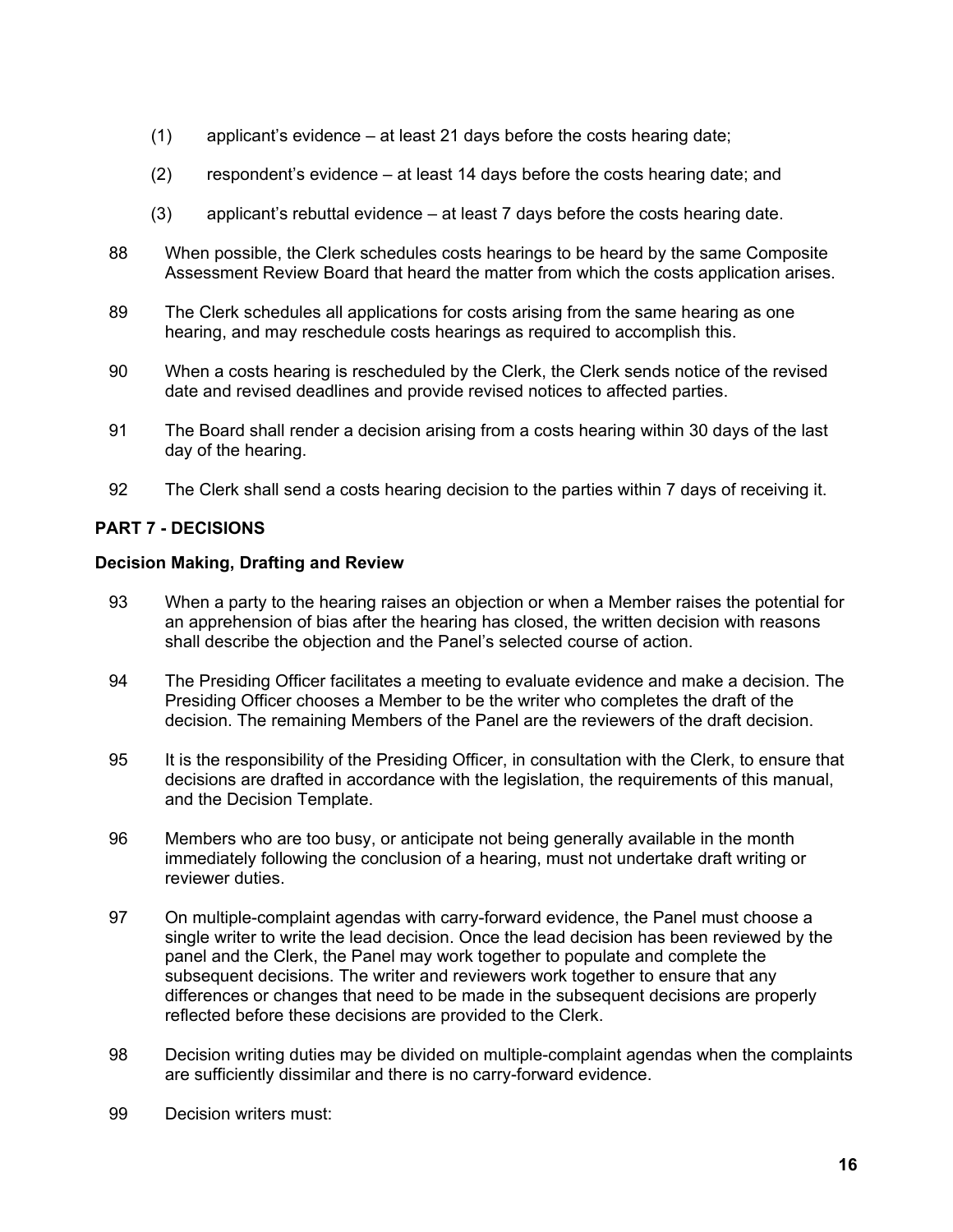- (1) use the ARB Decision Template when drafting decisions;
- (2) carefully review and edit their own decisions; and
- (3) ensure the draft decisions are substantially complete before being provided to the reviewers.
- 100 Unless a hearing is continued pursuant to section 63 of this manual, the completed draft decision must be provided to other panel members within 10 days after the hearing and the members reviewing shall provide a response within 4 days of receipt.
- 101 The final decision must be submitted to the Clerk within 21 days after the hearing date.
- 102 Dissenting opinions must be provided to the Clerk within 25 days after the hearing date.
- 103 The reviewers are responsible for the following:
	- (1) ensuring that the written decision accurately reflects what the panel decided in deliberation;
	- (2) ensuring the issues have been properly identified and stated at the beginning of the decision;
	- (3) ensuring the positions of the parties are accurate and concise summaries of the relevant evidence and argument;
	- (4) ensuring the reasons fully address the issues and relevant evidence and argument presented;
	- (5) ensuring that the ARB Decision Template is followed in drafting the decision;
	- (6) carefully reading the decision for logic, clarity and typographical errors; and
	- (7) confirming all numbers, calculations, exhibits, references to legislation and cases.
- 104 The Clerk must provide the final board order for the Presiding Officers signature within 4 days of receipt from the writer.
- 105 The Presiding Officer shall arrange a meeting and consult Panel members respecting major revisions to draft decisions if deemed necessary based on feedback from other Panel members.
- 106 Members of a Panel must immediately notify the Clerk if they are unable to follow the above process.

# **Rounding**

- 107 A Panel must round total assessment figures to the lowest \$500 increment.
- 108 Only the total assessment is rounded when an assessment is divided among more than one assessment class.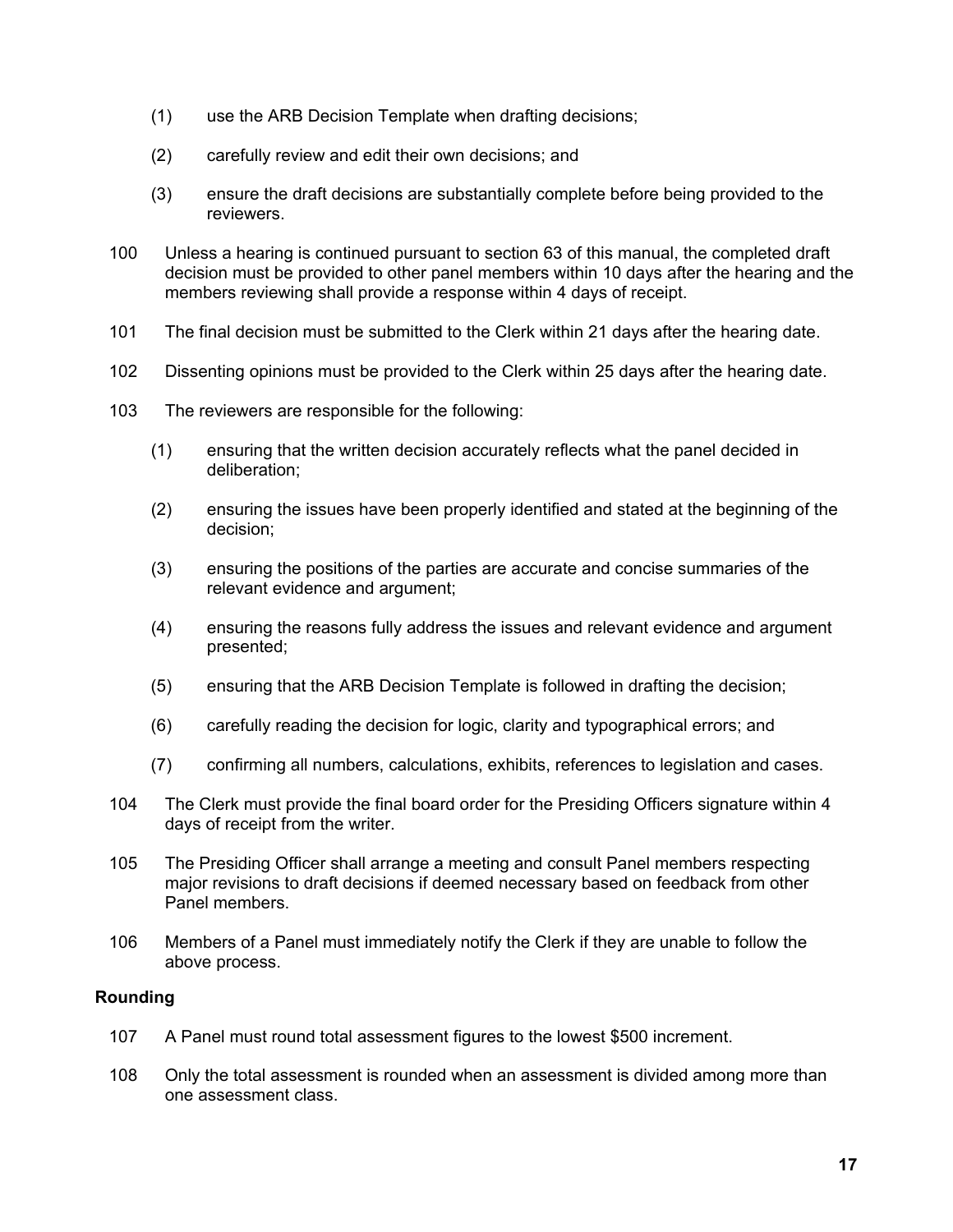# **Postponement Decisions**

- 109 When a Panel hears a request for postponement of a hearing to a later date, whether as a preliminary matter or in the course of a merit hearing, the Panel may consider the following factors:
	- (1) whether the request is made necessary by circumstances outside of the control of the requesting party;
	- (2) whether the Panel believes that the request is made in good faith;
	- (3) whether similar requests have been made in the matter before;
	- (4) the effects on both parties resulting from either granting or denying the request, and the likelihood, severity, and permanence of those effects;
	- (5) the past behavior of the parties with regard to the proceeding;
	- (6) whether the request is consented to by the other party; and
	- (7) logistical factors such as the availability of alternative dates and facilities.
- 110 Decisions on whether to postpone a hearing must:
	- (1) be made in writing;
	- (2) address whether the Panel has jurisdiction over matter; and
	- (3) if a postponement is granted,
		- (a) include a specific date, time and location for the postponed hearing;
		- (b) include whether and how the dates for the disclosure of evidence and written argument have been changed; and
		- (c) indicate that no further notice will be provided of any postponed hearing.
- 111 In addition to the written decision, a Panel may notify the parties orally of a decision on a postponement request.
- 112 A Panel must hear the merit hearing only if it has received and heard evidence ion the merit hearing issue.

# **PART 8 – COMPLAINT WITHDRAWAL**

113 At any time during a hearing, a complainant may withdraw their complaint. The Panel hearing the complainant shall render a decision indicating the complainant's withdrawal of the complaint.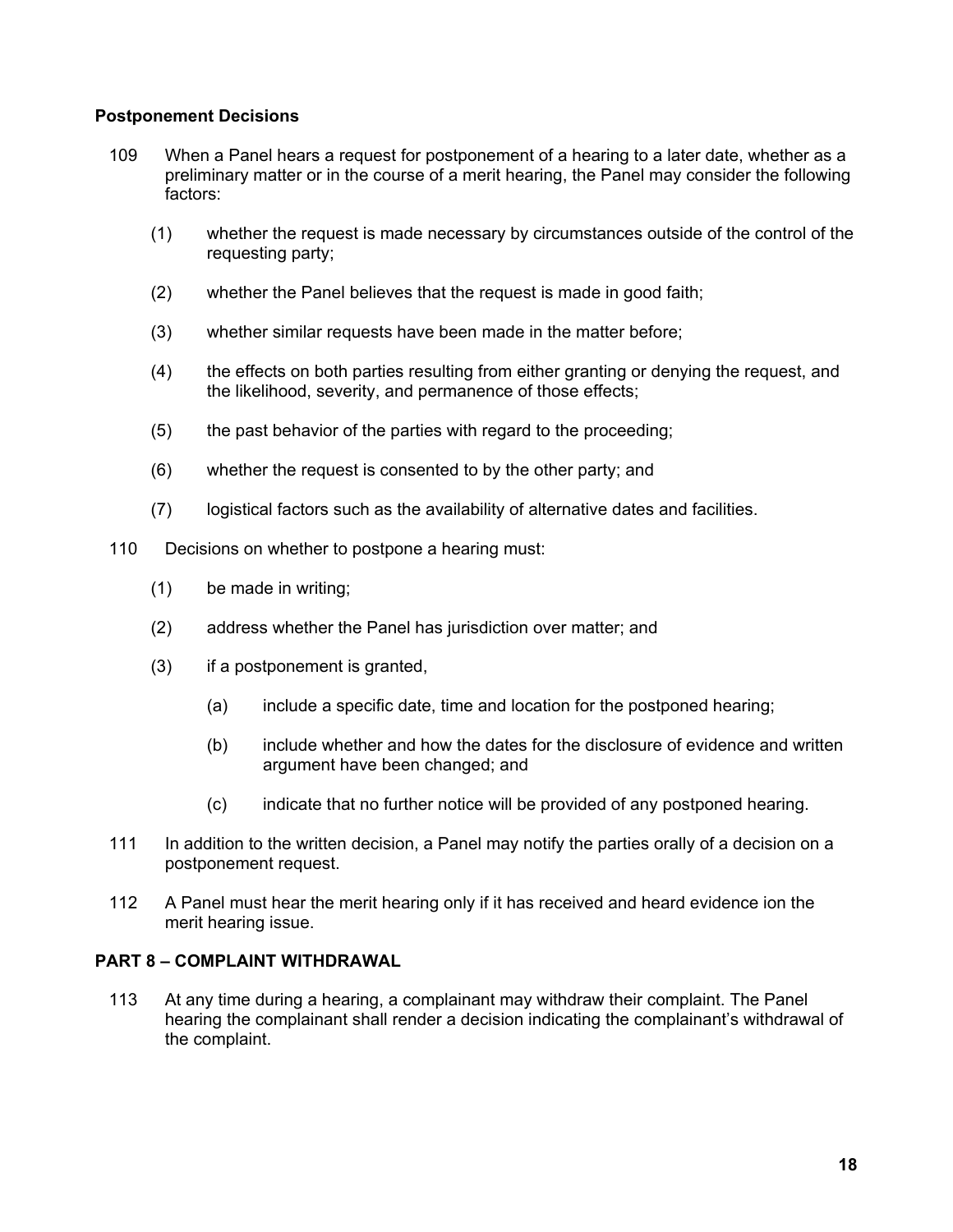# **Agreement to Correct**

- 114 If at any time prior to the scheduled date of a hearing, the respondent issues an amended notice with reasons and has notified the Clerk in writing as required under section 305(1.1) of the *MGA*, the matter is no longer before the Board. The Clerk upon receiving the letter shall cancel the scheduled hearing. No hearing shall be held and no decision shall be rendered.
- 115 If at the outset of a scheduled hearing and prior to the hearing being called to order, the respondent notifies the Panel that an amended notice with reasons has been issued but the Clerk has not been sent the letter required under section 305(1.1) of the *MGA*, the Clerk shall request that the respondent produce such a letter to the Clerk immediately.
	- (1) If the respondent complies with the Clerk's request, the scheduled hearing shall be cancelled. No hearing shall be held and no decision shall be rendered.
	- (2) If the respondent is unable to comply with the Clerk's request, the hearing shall proceed as scheduled. The Panel shall arrange with the respondent a specified timeline for the delivery of the letter to the Clerk and then adjourn the hearing.
		- (a) If the clerk receives the letter of notification within the specified timeline, the complaint is cancelled and the hearing closed. No decision shall be rendered.
		- (b) If the respondent does not deliver or cause to be delivered, the required letter by the date arranged at the hearing, the hearing shall reconvene on a date agreeable to the Panel and the parties. The Panel shall hear the complaint and render a decision.

# **Recommendations**

- 116 At the outset of the hearing or at any point during a hearing, the complainant or respondent may submit a recommendation, in writing or verbally, regarding a complaint that is agreed to by all affected parties regarding a complaint. The Panel must accept the recommendation if the Panel is convinced that the recommendation is fair and equitable.
- 117 In considering a recommendation made under section 116 of this manual, the Panel may request that the parties to the agreement provide to the Panel any information that the Panel requires to ensure that the agreement is fair and equitable and is in keeping with the relevant legislative and regulatory authority directing the assessment process.
- 118 The Panel shall render a decision on a recommendation made under section 115 of this manual and shall incorporate the terms of the agreement in its written decision.

#### **Refunds**

- 119 The Clerk shall refund the complaint filing fees to parties when:
	- (1) a complainant withdraws a complaint before the end of the work day at least one day the day the hearing is scheduled;
	- (2) a complainant withdraws a complaint on agreement with the assessor to correct any matter or issue under complaint (*MRAC* s 12(2));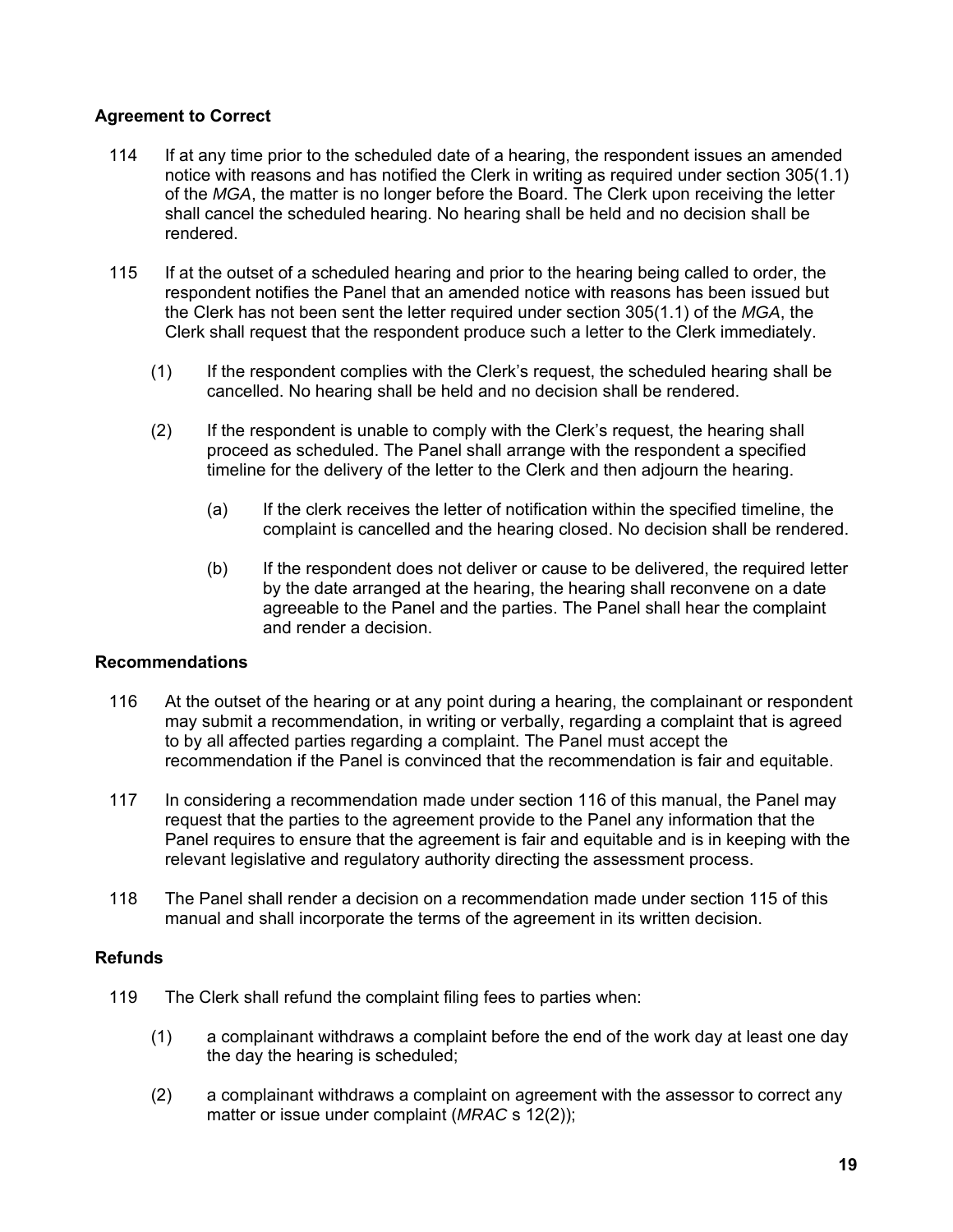- (3) the Panel makes a decision in favour of the complainant (*MGA* s 481(2));
- (4) the Panel makes a decision that is not in favour of the complainant but on judicial review the Court of Queen's bench makes a decision in favour of the complainant (*MGA* s 481(3)).
- 120 Complaint filing fees are refunded to the individual who paid the fee.

# **PART 9 - ACCESS TO RECORDS**

- 121 The Clerk shall permit access to Assessment Review Board's records only in accordance with this manual or subject to the *Freedom of Information and Protection of Privacy Act*, RSA 2000, c F-25, as amended from time to time.
- 122 Records may be accessed if the Clerk is satisfied that the records include no personallyidentifying information belonging to anyone other than:
	- (1) the party making the request; and
	- (2) any persons who have provided that party with specific written authorization to have their personal information accessed.
- 123 For the purposes of this manual, an agent authorization form is not specific written authorization to have personal information accessed after a final decision is rendered on the complaint to which the agent authorization form applies.
- 124 The Clerk shall not allow access to:
	- (1) documents received as evidence under seal;
	- (2) transcripts or recordings of hearings or portions thereof held in private;
	- (3) names of Members assigned to hear a matter before it is heard;
	- (4) notes and communications of Members; or
	- (5) records of Board deliberations.
- 125 When processing a request for routine access to records, including audio recordings, the Clerk may assess the person making the request reasonable fees, taking into consideration:
	- (1) the County resources required to process the request;
	- (2) the type and size of the records requested.
	- (3) Board decisions that are not available online may be accessed on request to the Clerk.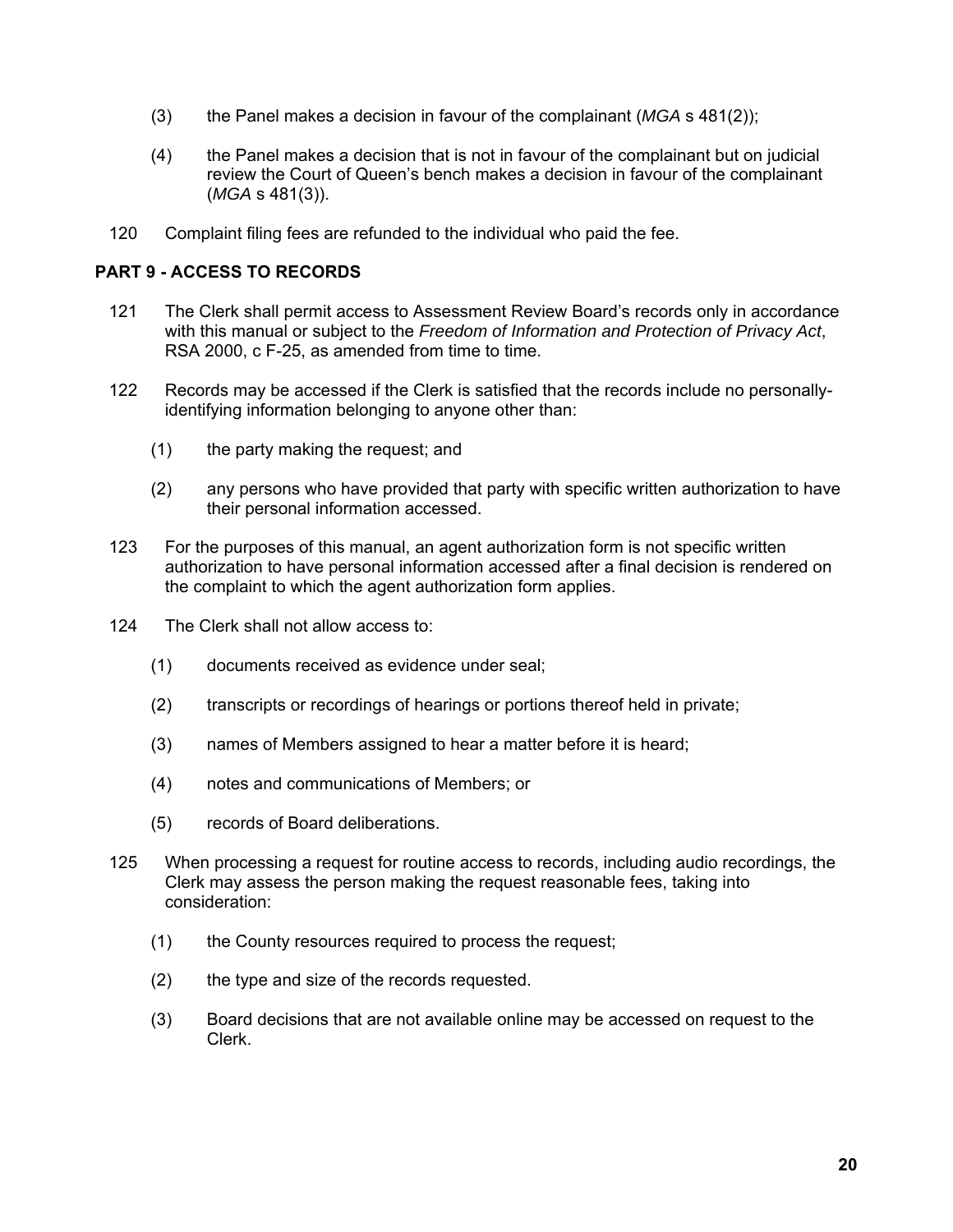# **APPENDIX 1 – UNDERTAKING TO ADHERE**

# **Declaration and Undertaking to Adhere**

# **In the matter of the appointment by Council to individuals to the Assessment Review Board of Rocky View County**:

#### **Undertaking**

I, \_\_\_\_\_\_\_\_\_\_\_\_\_\_\_\_\_\_\_\_\_\_\_\_\_\_\_\_\_\_\_\_\_\_\_\_\_\_\_\_\_\_\_\_\_\_\_\_\_, a member of the Rocky View County Assessment Review Board do hereby declare, acknowledge and agree:

- a) To fully comply with the Code of Ethics and Conduct as set out in the Rocky View County Assessment Review Board Practices and Procedures Manual.
- b) As a board member, to avoid seeking any personal advantage and to maintain my independence and impartiality.
- c) To avoid Bias and Conflicts of Interest as set out in the Rocky View County Assessment Review Board Practices and Procedures Manual, to treat all parties in a fair manner and in good faith.
- d) Not to divulge confidential matters arising as part of Board activities with any outside parties.
- e) To discharge my duties under the Rocky View County Assessment Review Board Practices and Procedures Manual in a diligent, professional and courteous manner.

| Dated at _____________________ | this $\qquad \qquad \text{day of } \qquad \qquad \text{but}$ | 20 |
|--------------------------------|--------------------------------------------------------------|----|
|                                |                                                              |    |
|                                |                                                              |    |
|                                |                                                              |    |
|                                |                                                              |    |
|                                |                                                              |    |
|                                |                                                              |    |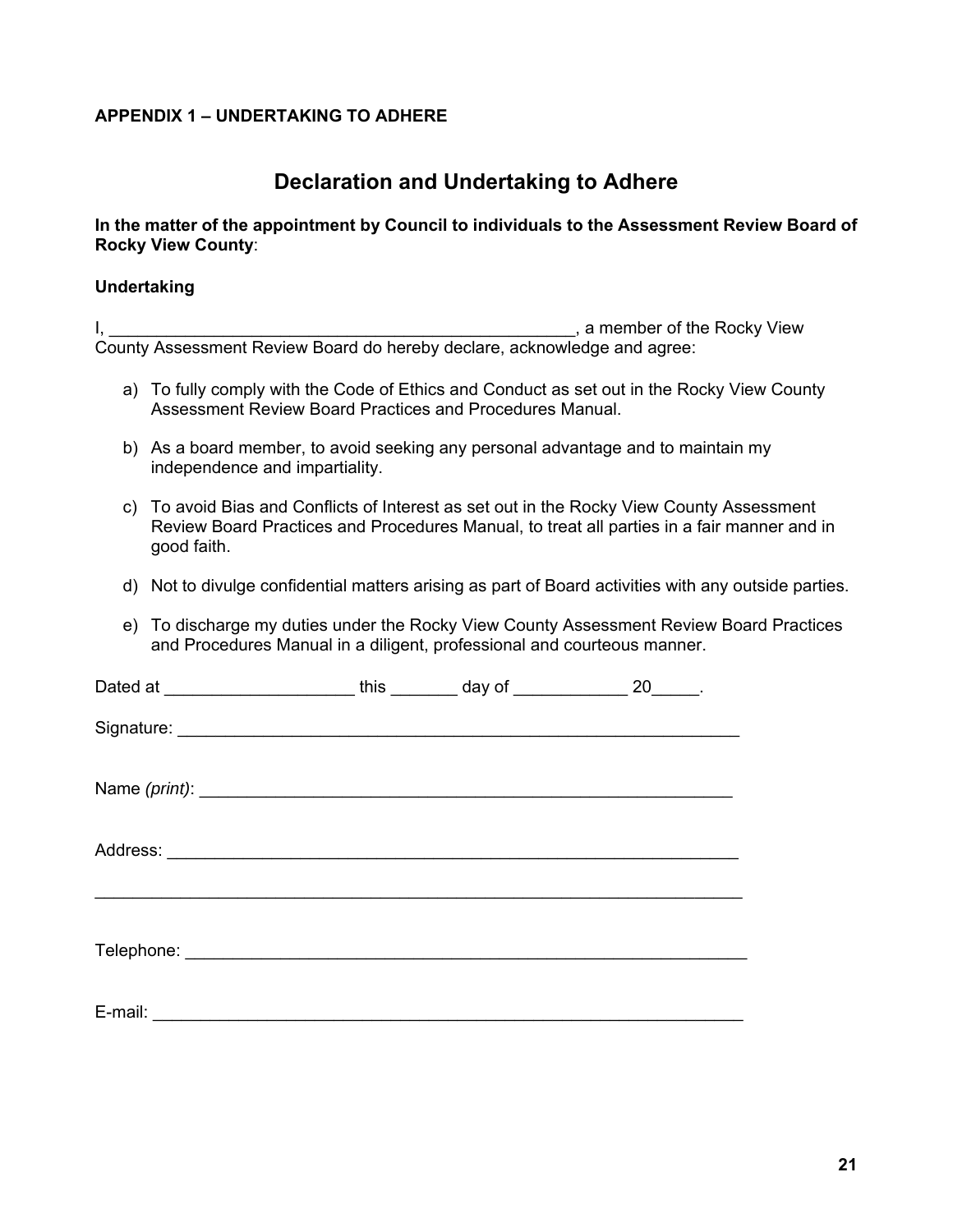# **APPENDIX 2 – DECISION TEMPLATE**

#### **ROCKY VIEW COUNTY LOCAL ASSESSMENT REVIEW BOARD**

#### **<< PRELIMINARY>> DECISION WITH REASONS**

In the matter of a complaint against the Property assessment as provided by the *Municipal Government Act*, Revised Statutes of Alberta 2000, Chapter M-26 (the MGA).

#### **BETWEEN:**

#### **<<NAME(S) OF COMPLAINANT(S)>>, Complainant**

**AND** 

#### **Rocky View County, Respondent**

#### **Before the following Panel of the Rocky View County Assessment Review Board (the Board)**

#### **<<NAME OF BOARD MEMBER>>, Presiding Officer <<NAME OF BOARD MEMBER>>, Board Member <<NAME OF BOARD MEMBER>>, Board Member**

#### **Secretariat: <<NAME OF CLERK>>, Assessment Review Board Clerk**

This is a complaint to the board in respect of Property assessments prepared by the Assessor of Rocky View County and entered in the <<YEAR>> Assessment Roll as follows:

| Roll  | Address   | Assessment | Class      |
|-------|-----------|------------|------------|
| ` No… | Municipal |            | Assessment |
|       |           |            |            |

This complaint was heard on <<ENTER DATE>> in the Council Chambers of Rocky View County, located at 262075 Rocky View Point, Rocky View County, Alberta.

Appeared on Behalf of the Complainant:

X. XXXXX Owner

Appeared on Behalf of the Respondent:

X. XXXXX Assessor, Rocky View County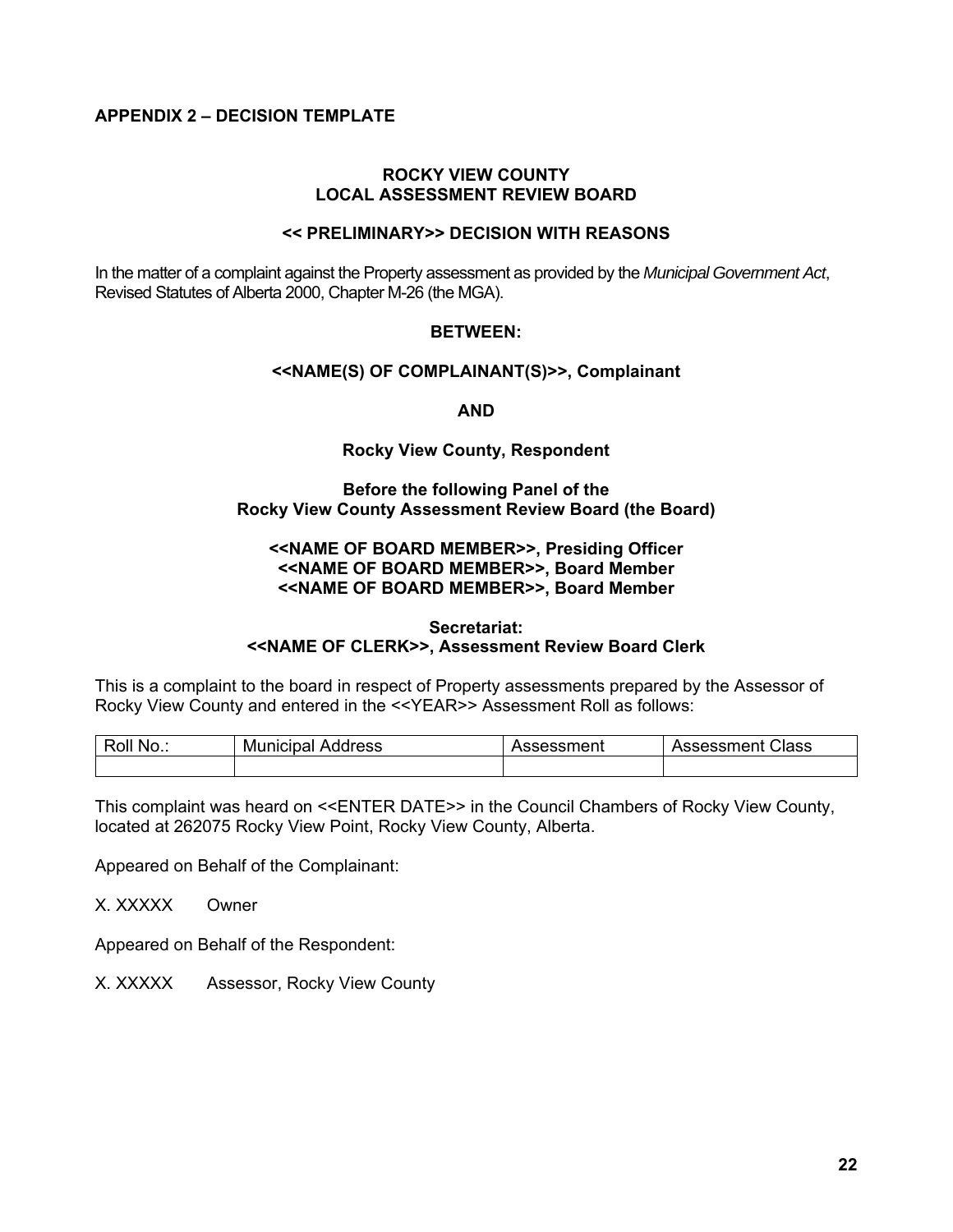# **Procedural Matters**

1

# **Overview of the Property and Initial Assessment**

2

**Issues:** 

3

**Complainant's position:**

4

**Respondent's position:** 

5

# **Decision:**

6 The Board finds that the subject property assessment should be revised to **<<\$\$\$\$>>**

# **Reasons for the Decision:**

7

Dated this <<##th day of MONTH, YYYY>> and signed on behalf of the Chair and panel members who agree with this decision.

<<NAME>>, Chair Local Assessment Review Board - Rocky View County

<<NAME>>, Board Member <<NAME>>, Board Member

# **Legislation considered:**

*Municipal Government Act,* RSA 2000, c M-26

*Matters Relating to Assessment Complaints Regulation*, 2018, AlR 201/2017

# **Exhibits**

- **C** Complainants disclosure document
- **R** Respondents disclosure document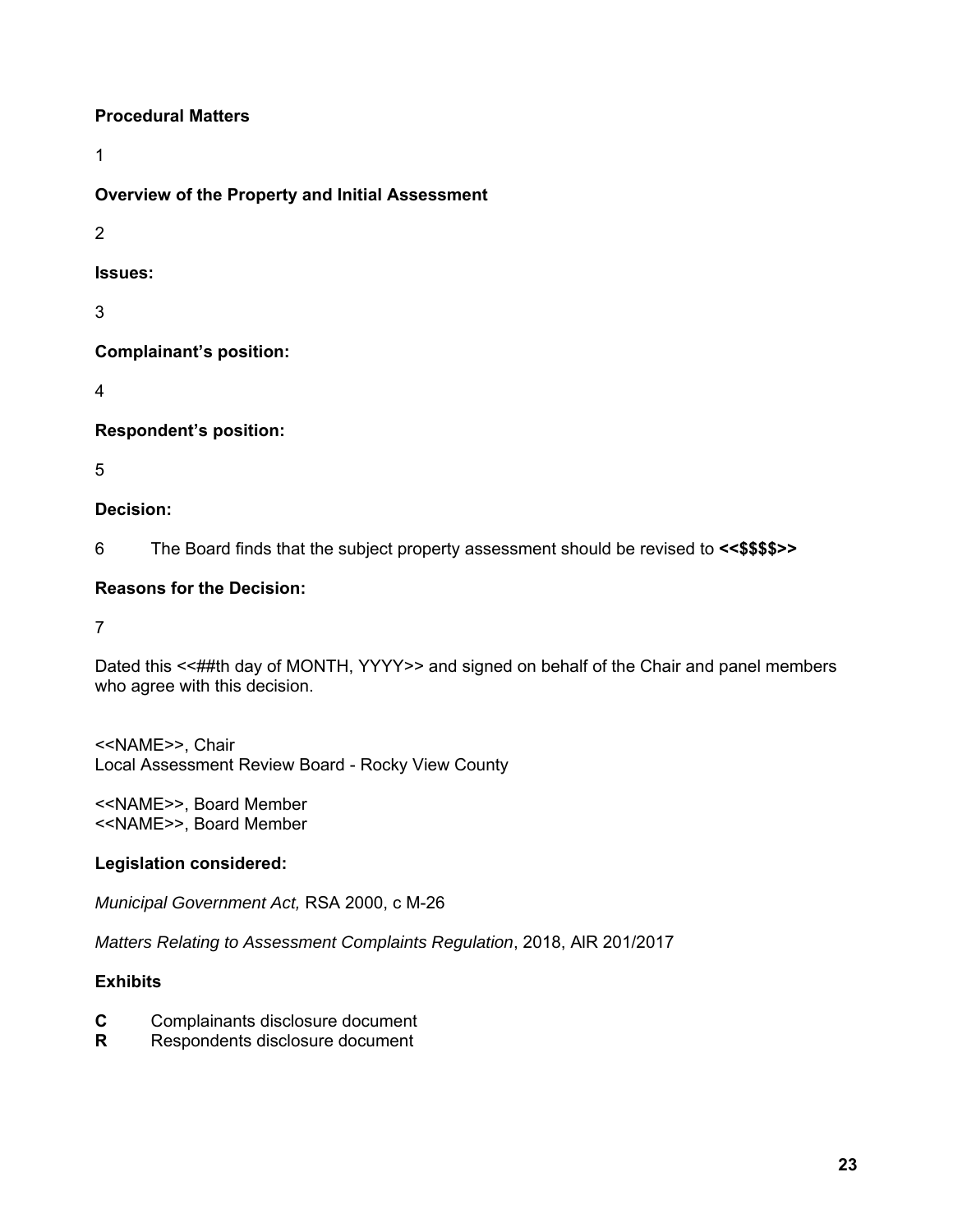# **APPENDIX 3 – ORDER OF HEARING**

| Presiding Officer's Order of Hearing<br>Rocky View County - Local Assessment Review Board |                                                                                                                                                                                                                                                                |
|-------------------------------------------------------------------------------------------|----------------------------------------------------------------------------------------------------------------------------------------------------------------------------------------------------------------------------------------------------------------|
| 1. Call meeting to                                                                        | I call this meeting of the Rocky View County Local Assessment Review                                                                                                                                                                                           |
| order                                                                                     | Board to Order. We are here to hear the matter of complaint on property                                                                                                                                                                                        |
|                                                                                           |                                                                                                                                                                                                                                                                |
| 2. Welcome/                                                                               | Welcome everyone.                                                                                                                                                                                                                                              |
| Introduction of<br>parties                                                                | Thank you for coming today. Can you please introduce yourselves and<br>spell out your names for the record?                                                                                                                                                    |
|                                                                                           |                                                                                                                                                                                                                                                                |
|                                                                                           |                                                                                                                                                                                                                                                                |
|                                                                                           | Also a reminder that all parties need to speak up clearly and into the<br>microphones so that the hearing can be properly recorded.                                                                                                                            |
| 3. Introduction of<br><b>Board Members</b>                                                | Will the Board Members please introduce themselves?                                                                                                                                                                                                            |
| 4. Objections to<br><b>Board Members?</b>                                                 | Does anyone have any objections to anyone sitting on this Board?                                                                                                                                                                                               |
| 5. Preliminary<br>matters?                                                                | Prior to hearing the merits of the complaint, are there any preliminary<br>issues that need to be addressed today?                                                                                                                                             |
| 6. Evidence under<br>Oath                                                                 | All evidence presented to the board will be given under oath. You can<br>elect to be sworn or affirmed. The Clerk will now proceed with the<br>process.                                                                                                        |
| 7. Mark exhibits                                                                          | Before we start, the Board would like to mark the exhibits so that we all<br>can refer to the correct numbers. (Complainant exhibits are marked as<br>C-1, C-2 etc. and Respondent exhibits are marked as R-1, R-2 etc.)                                       |
|                                                                                           | Are there any objections to the marking of the exhibits as identified?                                                                                                                                                                                         |
| 8. Outline the                                                                            | The hearing process will be as follows:                                                                                                                                                                                                                        |
| hearing process                                                                           | The Complainant presents their evidence and argument to the<br>1.<br>Board.<br>-when presenting your evidence please remember that the board                                                                                                                   |
|                                                                                           | may or may not have read your evidence in advance of the<br>hearing. Please be sure to go through your evidence in detail and<br>make reference to all of the issues in your evidence that you feel<br>are important to presenting your position to the board. |
|                                                                                           | 2. The Respondent asks questions of the Complainant.                                                                                                                                                                                                           |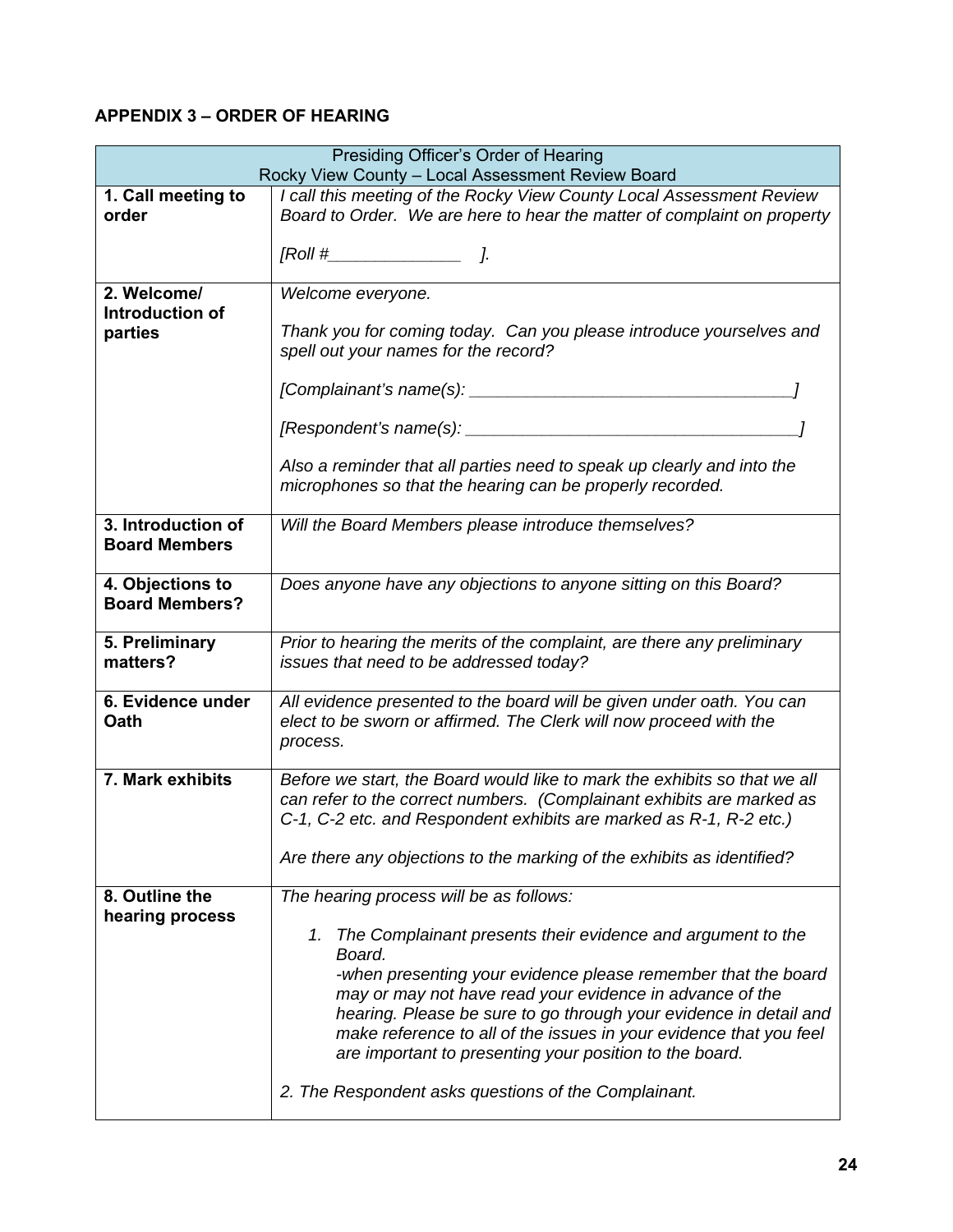|                                                 | 3. The Board may ask questions of the Complainant.                                                                   |
|-------------------------------------------------|----------------------------------------------------------------------------------------------------------------------|
|                                                 |                                                                                                                      |
|                                                 | 4. The Respondent presents their evidence and argument to the Board.                                                 |
|                                                 | 5. The Complainant asks questions of the Respondent.                                                                 |
|                                                 | 6. The Board may ask questions of the Respondent.                                                                    |
|                                                 | 7. The Complainant may make a summary statement.                                                                     |
|                                                 | 8. The Respondent may make a summary statement.                                                                      |
|                                                 | 9. The Complainant may make a final comment.                                                                         |
|                                                 | 10. The Board will then deliberate in private to determine if we have<br>enough information to conclude the hearing. |
| 9. Confirm the<br>hearing process               | Does anyone have any concerns with the process I have outlined?                                                      |
| 10. Complainant's<br>presentation               | [Complainant's name] please proceed with your presentation.                                                          |
| 11. Questions from<br><b>Respondent</b>         | Once Complainant has finished - proceed with questions from the<br>Respondent.                                       |
|                                                 |                                                                                                                      |
| 12. Questions from<br>the Board                 | Are there any questions from the Board?                                                                              |
| 13. Respondent's<br>presentation                | [Respondent's name] please proceed with your presentation                                                            |
| 14. Questions from<br>Complainant               | Once Respondent has finished – proceed with questions from the<br>Complainant.                                       |
| <b>15. Questions from</b><br>the Board          | Are there any questions from the Board?                                                                              |
| 16. Summary<br>statement -<br>Complainant       | [Complainant's name] would you like to make a summary statement?                                                     |
| 17. Summary<br>statement -<br><b>Respondent</b> | [Respondent's name] would you like to make a summary statement?                                                      |
| 18. Questions from<br>the Board                 | Are there any questions for clarification?                                                                           |
| 19. Final comment<br>- Complainant              | [Complainant's name] would you like to make any final comments?                                                      |